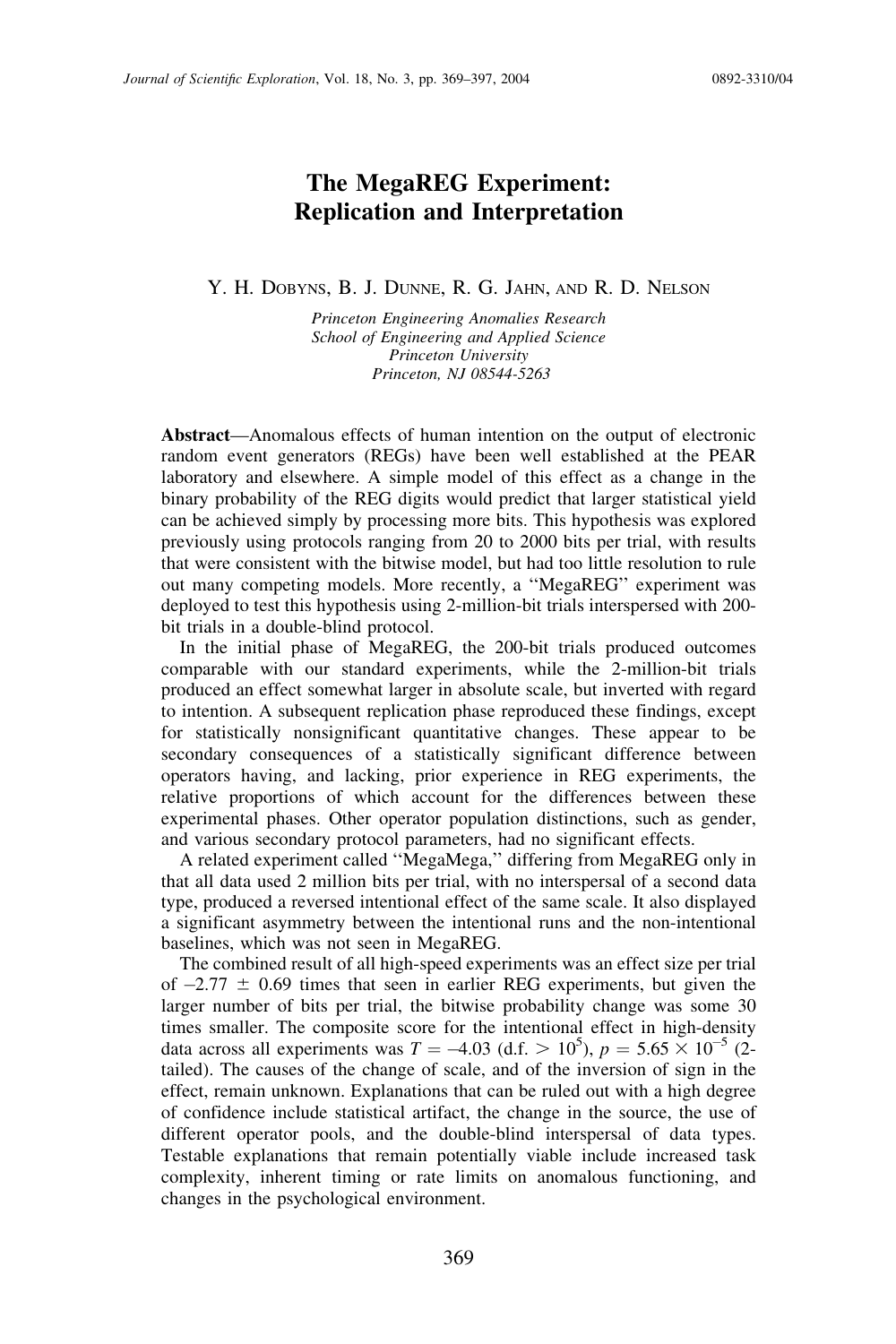Keywords: consciousness—anomalies—human/machine—interaction—random event—generators—replicability

# Introduction

The Princeton Engineering Anomalies Research (PEAR) laboratory has conducted extensive experimental and theoretical study of anomalous effects of human consciousness on various types of random event generators (REGs) since 1979 (Jahn et al., 1997). This work builds on previous and ongoing studies by many other researchers, and is particularly close in design and protocol to that of Schmidt (1970a,b). An extensive meta-analysis by Radin and Nelson (1989) found that most of these experimental programs, including PEAR's, produced anomalous effects of broadly similar nature and scale.

The anomalous effect seen in these experiments consists of a shift in the mean output level of REGs that correlated with pre-stated human intention. Thus, regardless of mechanism or model, any database containing an anomaly displays a change in the empirical probability of the individual binary events comprising that database. Most of the PEAR data are consistent with the hypothesis that the anomalous effect is in fact nothing more nor less than an alteration of the probability of elementary binary events in the experiment, rather than some more complicated process which would produce the empirical probability shift as a consequence (Dobyns, 2000; Jahn et al., 1991). For reasons of protocol standardization, however, many physical and psychological variables were held constant in these experiments, which means that the consistency with the probability-change hypothesis could be an artifact arising from the uniformity of some other key parameter throughout the experiments. If the anomalous effect is truly a shift in the elementary bit-level probability, however, the statistical yield of an experiment should be increased by increasing the number of bits processed, while holding all other factors constant.

This prospect was explored in a preliminary fashion using various protocols. The standard ''REG200'' protocol collects the sum of 200 random bits into a single ''trial,'' at a sampling rate of 1000 bits/second. Thus, data collection is active for 0.2 second, a period of time easily perceptible to the operator. An intervening pause of approximately 0.7 second leads to a mean data generation rate of approximately 0.9 second/trial. Two exploratory variants, labeled REG20 and REG2000, collected respectively 1/10 and 10 times as many bits per trial from the same noise source, with the sampling rate changed correspondingly so that the periods of trial accumulation were the same. Although the amount of data accumulated in these protocols was small relative to the primary REG200 experiment, the results seemed compatible with a bitwise effect hypothesis (Dobyns, 2000; Jahn et al., 1997). These previous explorations are summarized in Figure 1, showing all three data points well within a 95% confidence interval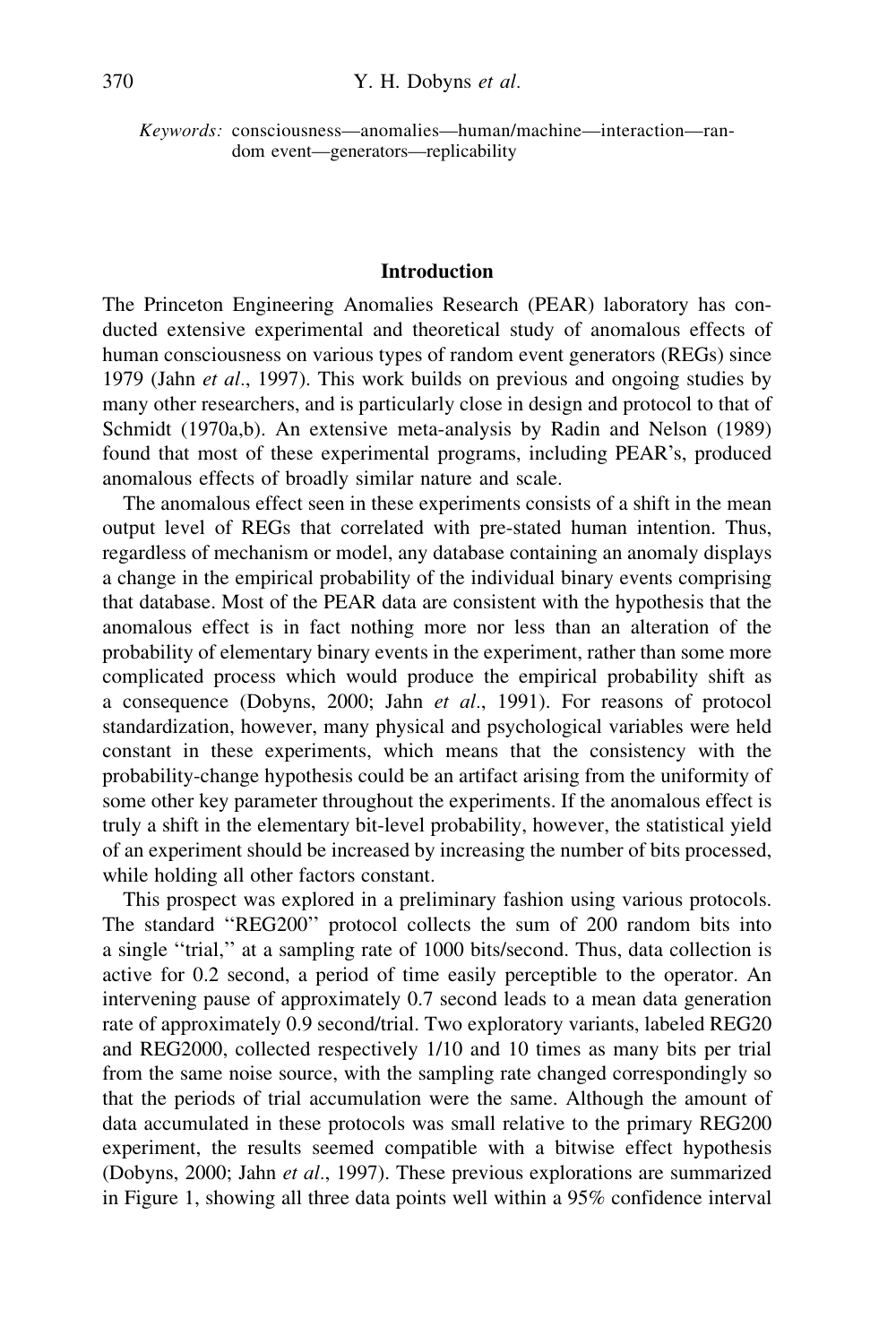

Fig. 1. Original REG investigations of bit rate effects.

(1.96 times as wide as the  $1\sigma$  error bars drawn) of the sloping dotted line indicating constant effect per bit.

The original ''MegaREG'' experiment (Ibison, 1997) attempted a more thorough test of the bitwise effect hypothesis. The concept was to increase the standard trial size from a sum of 200 bits to a sum of 2,000,000 bits. If the effect was a direct alteration of binary probability, then increasing the number of bits per experiment by  $10<sup>4</sup>$ , while keeping all other parameters of the experiment constant, should increase the statistical yield one hundredfold. Several alternative models of the nature of the anomalous REG effect were considered as well, each of which predicted a different effect size for this change in bit density.

In order to accomplish this major increase in the number of bits processed while still presenting the trials to the operator at the same rate as in earlier experiments, a high-speed noise source unique to this experiment was developed, as described in detail in Ibison (1998). To ensure that the subjective participation of operators was changed as little as possible, the user interface for the data-collection program was unaltered from earlier REG experiments. As before, trials were collected and presented to the operator at a pace of about one per second. In any given experimental series, the operator had the option of (a) seeing the numerical trial value, (b) seeing a graphical cumulative-deviation trace, or (c) seeing no feedback at all until the end of the run.

To control for possible psychological differences in the operators' mental state induced by the awareness of a different experiment and/or by feedback with numerically large trial values (mean value 1,000,000 instead of 100), MegaREG was designed to generate both the new, 2-million-bit trials, and 200-bit trials comparable to those of earlier experiments. These were presented in indistinguishable formats, as detailed below, in a randomized order, to prevent any possibility of non-anomalous awareness by the operators of which trial type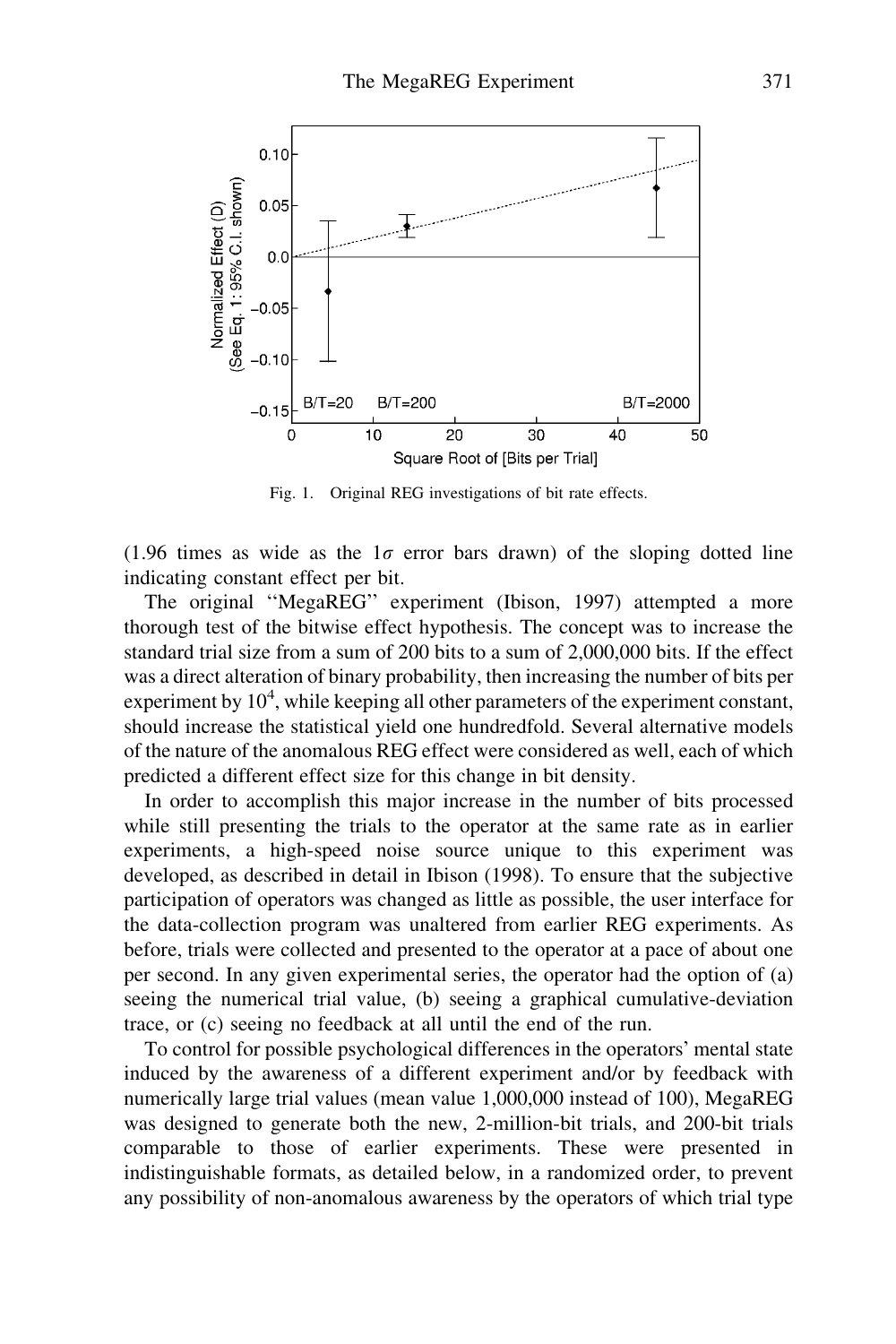currently was being processed. This was a ''double-blind'' randomization in that the experimenters, no less than the operators, remained uninformed about the source of each trial until the minimum designed database size had been accumulated. The unblinding of the experimenters by the analysis of the initial data defined the endpoint of the original experiment.

The same noise source was used for both types of trials. In each, two million bits were collected and processed. In the ''high-density'' trials, all bits were summed to create the raw trial value, a random integer with a theoretical mean of 1,000,000 and standard deviation 707.1. In the ''low-density'' trials, only every ten-thousandth bit of the set of 2 million was used for the sum. (The ''lowdensity'' nomenclature was chosen because of the fact that the source still ran at its full sampling rate, but only a few of the samples were actually used as data. However, the use of every ten-thousandth sample had the effect of temporally spacing all of the samples actually used as though they had been taken at a 1-kHz sampling rate, so that the ''low-density'' mode just as validly could be considered a ''low-speed'' mode.) The resulting low-density trial value was a random integer with theoretical mean 100 and standard deviation 7.071. Low-density and highdensity trials were interspersed, in a pseudorandom pattern, in each ''run'' of the experiment as defined below.

To maintain the indistinguishability of the two trial types, a ''normalized'' value for the high-density trials was computed. If  $t$  was the original trial value, the normalized value was given by  $0.01 \times (t - 1000000) + 100$ ; that is, the mean value was subtracted out, the resulting difference divided by 100 to reproduce the standard deviation of the low-density data, the low-density mean of 100 was added back, and the result rounded to the nearest integer. Thus, under the null hypothesis of no effect, the normalized value of a high-density trial should have had exactly the same distribution as a low-density trial: mean 100, standard deviation 7.071.

In all other respects, the MegaREG experiment followed the same protocol as other contemporaneous REG experiments: each ''series'' comprised 1000 trials in each of the three intentional conditions: high, baseline, and low. Trials were collected in ''runs'' of continuous data generation, which, according to the operator's preference at the start of the series, could be either 1000 trials, in which case the whole series would comprise just one run in each intention, or 100 trials, in which case the series would require 30 runs, 10 in each intention. The pseudorandom lookup table that governed the interspersal of high and low densities guaranteed exactly 500 trials of each type in a 1000-trial run; it did not, however, maintain this exact balance in individual 100-trial runs. Hence the counts of individual high- and low-density trials in this experiment was not exactly divisible by 500 in each intention.

In the formulae and data tables to follow, the high-density data are presented and analyzed as the normalized trial values, rather than as raw data values, for two reasons. First, with both types of trial value reduced to the same range, the same algorithms and tests can be applied to both. Second, the normalization process has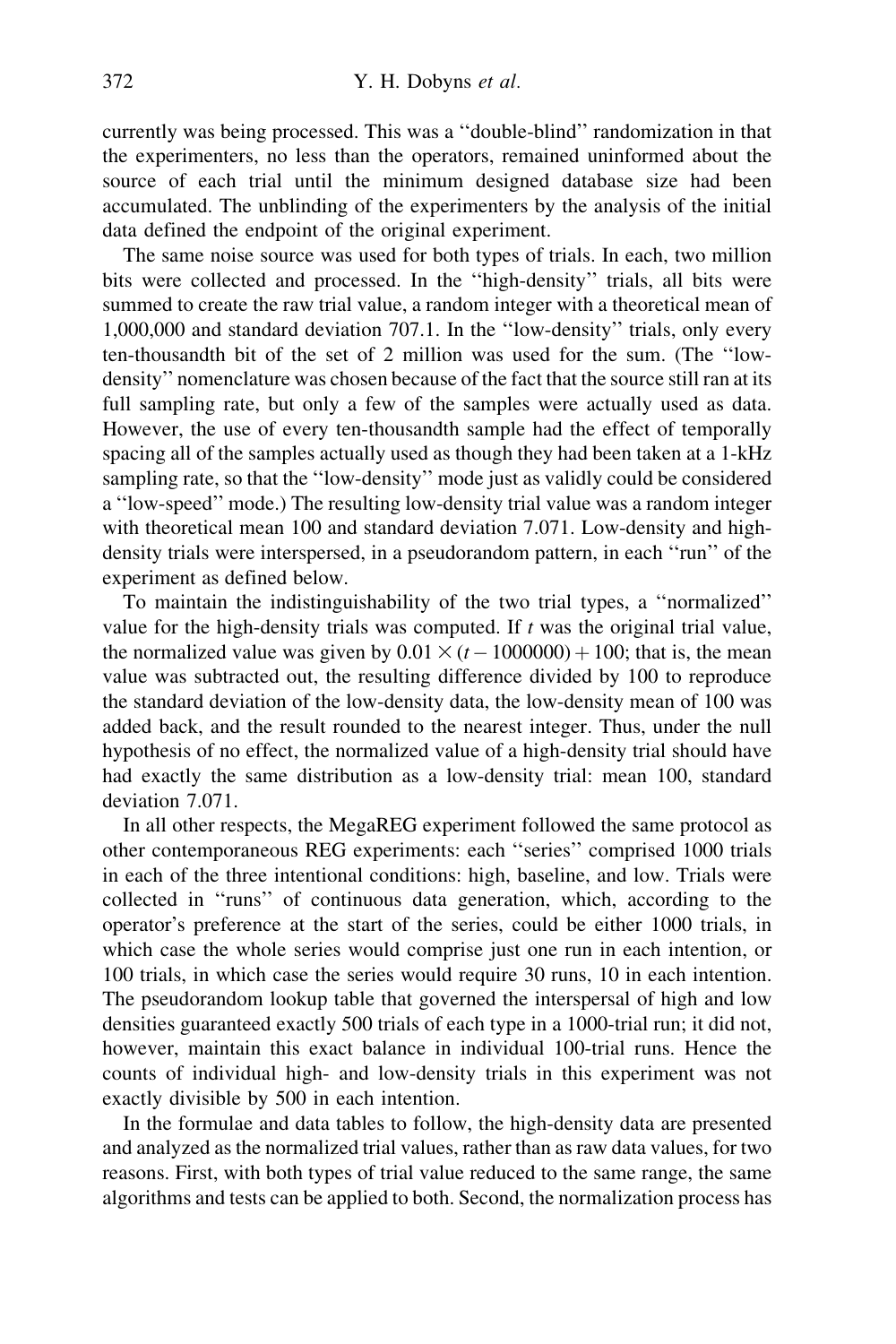no impact on the statistical yield of a given anomalous mean shift, and this statistical yield is the primary variable of interest (see Appendix). Since the statistical yield per trial is identical whether one uses the original raw trial values or their normalized forms, the convenience of using the normalized values becomes the deciding argument.

Besides the bitwise probability model for the REG anomaly, other models with different scaling properties were also deployed as possible predictions for the MegaREG outcome. They are not recounted in detail because they all have been rendered moot, i.e., the initial experimental result refuted all of the proposed theories (including the null hypothesis of no effect). As reported in Ibison (1997, 1998), the low-density data produced an effect comparable in magnitude to that of earlier REG experiments, though not statistically significant due to the relatively small database. In contrast, the high-density data departed from chance expectation by more than  $3\sigma$ , but in a direction *contrary* to the stated intention of the operators. Such a change of sign cannot be represented as a scaling effect, regardless of the model.

After the initial unblinding, data collection was left open for any operators who wished to generate data, and additional data generated in 1996 after the unblinding were included in the analyses and presentations of Ibison (1997, 1998). In hopes of understanding these curious results, a substantial replication database was generated in 1998 and 1999. The data from these three phases of data collection (original experiment as designed, post-unblinding period, and formal replication period) are the basis of the following discussion.

#### Analysis Variables

The high-speed data source used for both high- and low-density data is somewhat less stable than the older REG sources, and its output departs from the theoretical binomial distribution for trials. Hence, the actual source statistics must be determined empirically, so parametric statistics must be computed as Student's T-scores, based on the empirical standard deviation. Degrees of freedom (d.f.) are not reported explicitly for most results, since these are in the range  $10^4$  to  $10^5$ ; in this regime the T-distribution differs negligibly from the standard normal distribution, and p-values and confidence intervals can be computed from the latter without appreciable inaccuracy.

As a further safeguard against the lack of a sound theoretical distribution for the MegaREG source, we depart from PEAR's traditional presentation and analysis of the data in terms of the independent outcomes of the three intentions. Instead, we use two independent measures, which can be constructed from the three intentional datasets, and are provably immune to most of the artifacts that might arise from an unknown source distribution. Although there are many ways to construct two such independent measures from three raw data sources, their formulae are completely determined by adding two further constraints: each measure should have expectation 0 under the null hypothesis of no intentional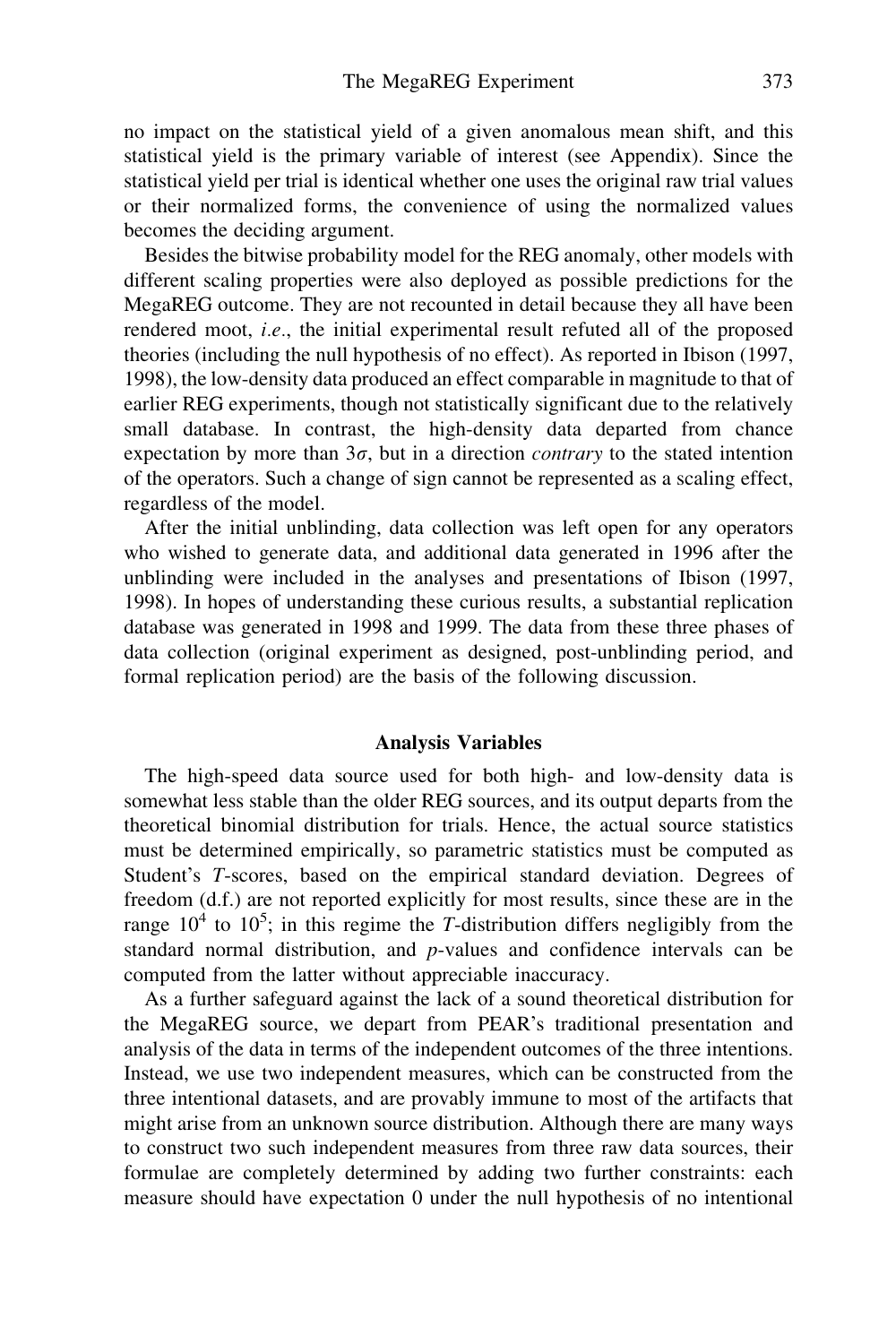effect, and each should have the same standard deviation or standard error as the measurements from which it is computed.

Let  $h, l$ , and  $b$  denote one experimental outcome in each of the three intentions high, low, and baseline, respectively. Let each of these outcomes have a statistical observation uncertainty  $\sigma_h$ ,  $\sigma_l$ ,  $\sigma_b$ , respectively. Then the two measures,

$$
\mathcal{D} = \frac{h - l}{\sqrt{2}}, \qquad \mathcal{A} = \frac{h + l - 2b}{\sqrt{6}} \tag{1}
$$

each have expectation 0, and their variances are

$$
\sigma^2(\mathcal{D}) = \frac{\sigma_h^2 + \sigma_l^2}{2}; \qquad \sigma^2(\mathcal{A}) = \frac{\sigma_h^2 + \sigma_l^2 + 4\sigma_b^2}{6}.
$$
 (2)

The symbols for these measures are chosen mnemonically.  $D$  is the delta-effect, the difference between the oppositely directed active intentional conditions.  $\mathcal A$  is the asymmetry, the difference between the passive baseline and the two active intentions.

In addition to having well-defined distributions regardless of possible source irregularities,  $D$  and  $A$  are mutually independent, or at least uncorrelated. The proofs of these useful properties are given in the Appendix, along with empirical data regarding the validity of the mathematical assumptions used, and the combination formulae for calculating  $D$  and  $A$  properly (*i.e.*, in a manner immune to secular drift) in composite databases.

#### Experimental Results

[A series-by-series report of the raw data is available in the Appendices to Dobyns et al. (2002).]

As mentioned, there is some ambiguity in the exact boundary between the original and replication databases. Originally, the unblinding date (2 August 1996) was taken as the close of the initial experiment. Prior to unblinding, the identity of specific trials as high- or low-density had been as unknown to the experimenters as to the operators, and this was considered an important aspect of the experimental protocol. Nevertheless, the experiment was left open to operators who wished to contribute data, and three such volunteers generated six more series after the unblinding. These were included in the database reported by Ibison in 1997 and 1998. Therefore, on the basis of prior publication, these late data are part of the original experiment, whereas on the basis of protocol, they are part of the replication, conducted after the experimenters had discovered the peculiar contrast between high-density and low-density data.

Since the amount of data involved is small compared to those databases that are unambiguously part of the replication or of the original experiment, this issue of definitions might seem pedantic. Unfortunately, the late-1996 data contain such large effects that they have a disproportionate influence on any subset in which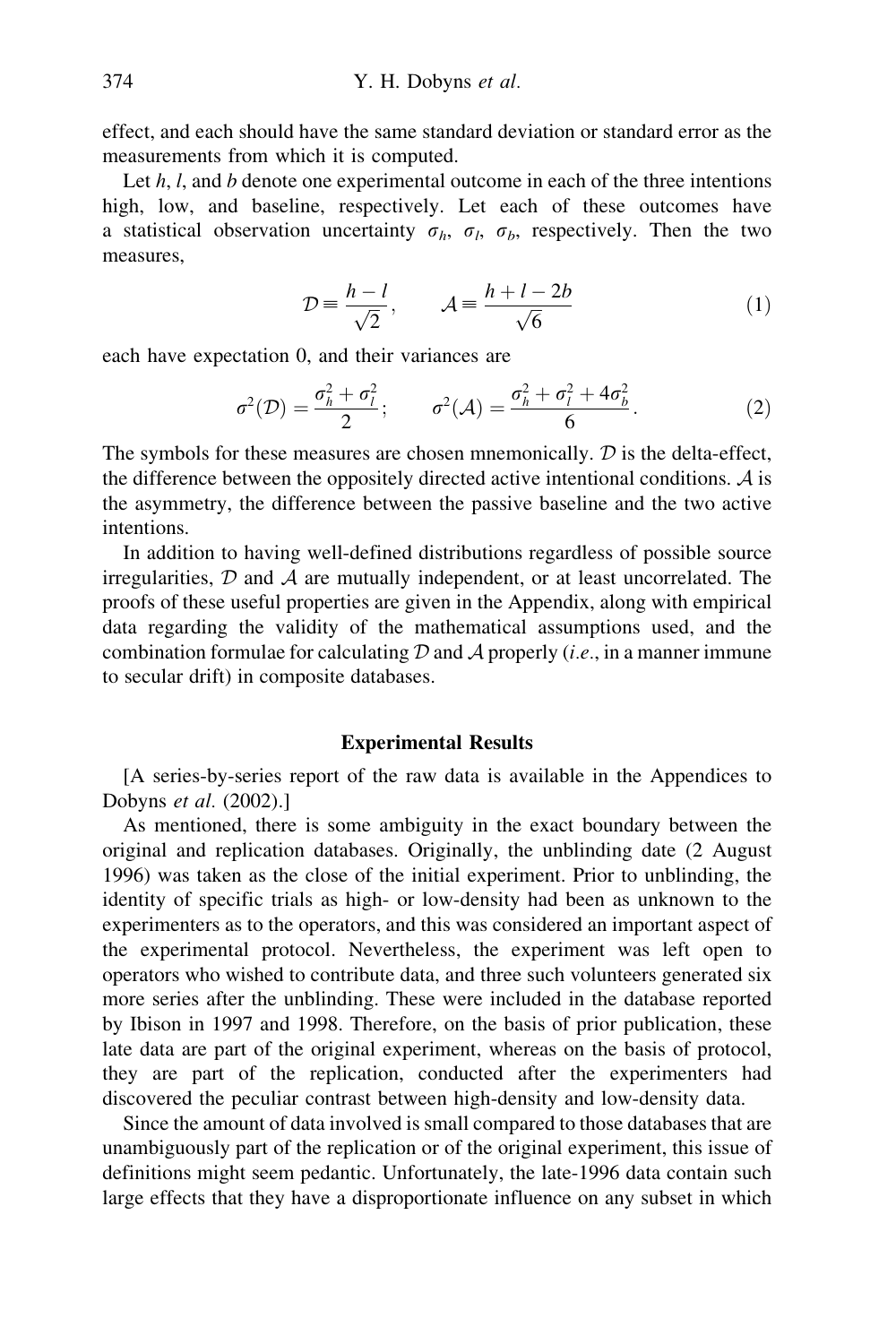| Density                                           | Delta-effect $(D)$   | T(D)      | Asymmetry            | T(A)      |
|---------------------------------------------------|----------------------|-----------|----------------------|-----------|
| Original experiment: 59 series                    |                      |           |                      |           |
| Low                                               | $0.0341 \pm 0.0404$  | 0.8456    | $-0.0443 \pm 0.0404$ | $-1.0948$ |
| High                                              | $-0.1200 \pm 0.0403$ | $-2.9802$ | $-0.0195 \pm 0.0401$ | $-0.4854$ |
| Post-unblinding data: 6 series                    |                      |           |                      |           |
| Low                                               | $0.2265 \pm 0.1251$  | 1.8100    | $0.0841 \pm 0.1269$  | 0.6628    |
| High                                              | $-0.3048 \pm 0.1254$ | $-2.4302$ | $0.0733 \pm 0.1250$  | 0.5861    |
| Replication experiment: 84 series                 |                      |           |                      |           |
| Low                                               | $-0.0056 \pm 0.0329$ | $-0.1713$ | $0.0295 \pm 0.0329$  | 0.8950    |
| High                                              | $-0.0679 \pm 0.0327$ | $-2.0779$ | $0.0375 \pm 0.0327$  | 1.1464    |
| Combined results: 149 series                      |                      |           |                      |           |
| Low                                               | $0.0189 \pm 0.0250$  | 0.7546    | $0.0033 \pm 0.0250$  | 0.1335    |
| High                                              | $-0.0971 \pm 0.0249$ | $-3.9043$ | $0.0170 \pm 0.0248$  | 0.6865    |
| Difference <i>T</i> -scores: original-replication |                      |           |                      |           |
| $T_d$ (Low)                                       | 0.7638               |           | $-1.4141$            |           |
| $T_d$ (High)                                      | $-1.0033$            |           | $-1.1007$            |           |
| $T_d(\Delta \mathcal{D})$                         | 1.2492               |           | <b>NA</b>            |           |
| Original-post-unblinding                          |                      |           |                      |           |
| $T_d$ (Low)                                       | $-1.4628$            |           | $-0.9641$            |           |
| $T_d$ (High)                                      | 1.4033               |           | $-0.7063$            |           |
| $T_{\mathcal{D}}(\Delta \mathcal{D})$             | $-2.0266$            |           | <b>NA</b>            |           |
| Post-unblinding-replication                       |                      |           |                      |           |
| $T_d$ (Low)                                       | 1.7941               |           | 0.4167               |           |
| $T_d$ (High)                                      | $-1.8276$            |           | 0.2769               |           |
| $T_{\mathcal{D}}(\Delta \mathcal{D})$             | 2.5609               |           | <b>NA</b>            |           |

TABLE 1 MegaREG Experimental Phases

they are included. The choice of including them in the replication or in the original database thus has a substantial impact on the statistical relationship between the two. Given this fact, and the arguments above for distinguishing the late-1996 data both from the original experiment and from the later replication, the responsible course is to report the total experiment in three subdivisions: the data generated prior to the 2 August 1996 unblinding; the post-unblinding data generated later in 1996; and the formal replication effort of 1998 and 1999.

Table 1 presents the results of the MegaREG experiment in all three phases. Figure 2 displays the overall  $\mathcal D$  and  $\mathcal A$  values, with associated uncertainties, for the high- and low-density data in each of the three phases. In Figure 2,  $\mathcal D$  is plotted on the horizontal axis (labeled "Differential Effect"), while  $A$  is plotted on the vertical axis (labeled "Asymmetry"). Error bars  $(1\sigma)$  are presented along both axes. The error bars on the low-density data are marked with arrowheads, while the error bars on the high-density data are marked with terminal crossbars.

Table 1 includes only 59 series in the original MegaREG database, whereas the previous publications on this database (Ibison, 1997, 1998) list 70 series. The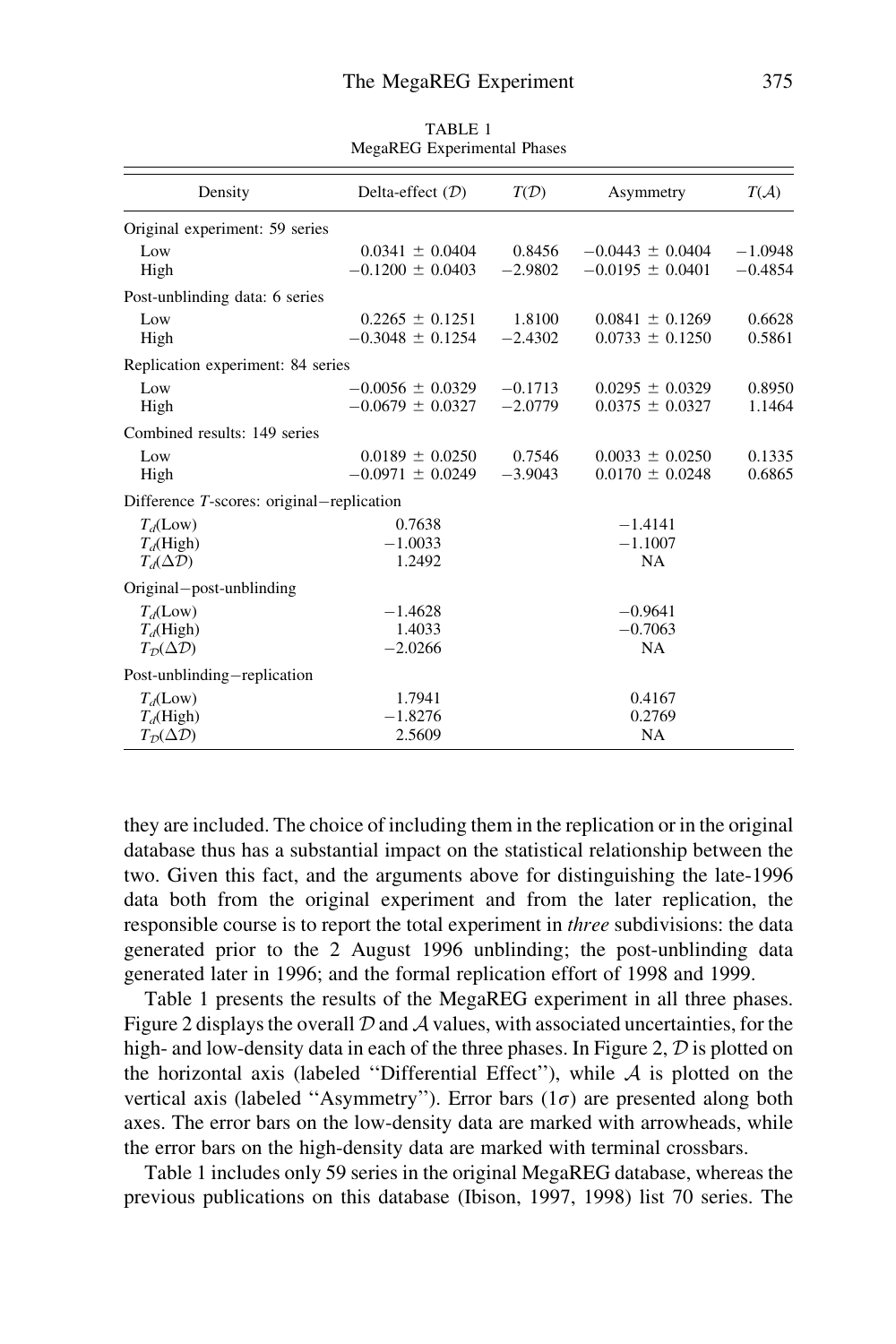

Fig. 2. MegaREG experimental phases.

discrepancy has two sources. One is the separation of the six post-unblinding series from the original database. In addition, five series run in late 1995 as pilot tests, before the hardware design was finalized, were included in the earlier analysis although they properly should not be considered part of the formal database. The removal of these 11 series does not produce any qualitative change in the results of the original database.

The difference T-scores in the last section of Table 1 are calculated according to the formula:

$$
T_d = \frac{m_1 - m_2}{\sqrt{\sigma_1^2 + \sigma_2^2}},\tag{3}
$$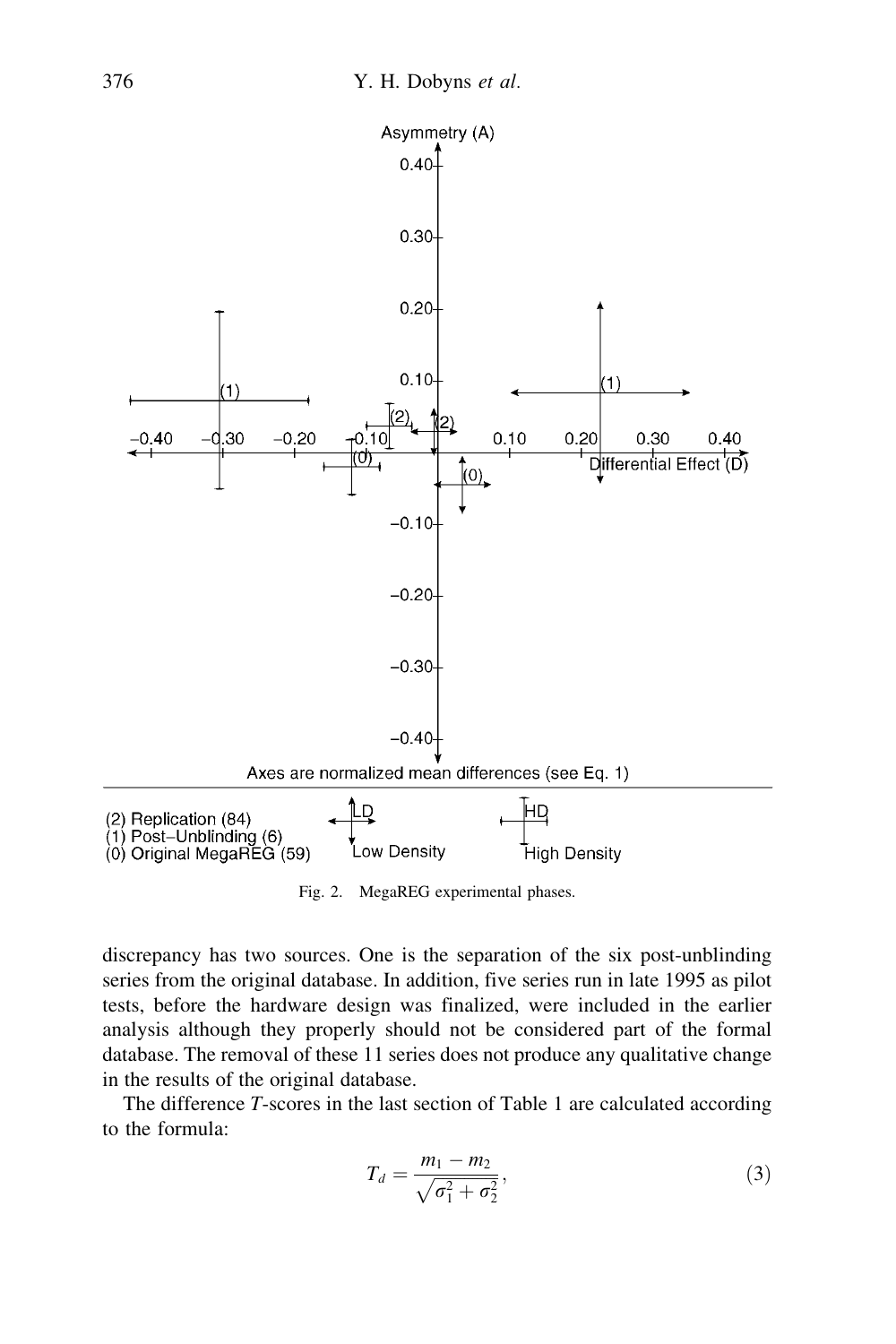where  $m_1$  and  $m_2$  denote two measured values with observation uncertainties  $\sigma_1$ and  $\sigma_2$ . In general we do not have a directed hypothesis for  $T_d$ , so its sign is irrelevant but any p-values obtained for it must be two-tailed.

In interpreting Table 1, we first note that the asymmetry parameter  $A$  seems to show only chance behavior. None of its direct T-scores are significant, in either density, nor are there significant differences between experimental phases. In contrast, for  $D$ , each of the three phases has a negative value in the high density that is independently significant by a two-tailed,  $p = 0.05$  criterion (|T| > 1.96). The low-density data show nonsignificant positive results in the original experiment and the post-unblinding phase, and a nonsignificant negative result in the replication.

The difference T-scores in the lower part of Table 1 show no  $p < 0.05$  difference for either data density between any two experiment phases. However, this section adds another parameter. The difference between low-density  $\Delta$  and high-density  $\Delta$ , in any given phase, produces an observable quantity which we may call  $\Delta \mathcal{D}$ , expressing the change in performance between the two densities. The  $\Delta D$  rows in the last section then give the difference scores  $T_d$  for  $\Delta D$  between the indicated experimental phases. Note that the quantity on lines labeled  $T_d(\Delta \mathcal{D})$  is thus a thirdorder difference on the raw data:  $D$  is intrinsically a difference comparing high and low intentions;  $\Delta \mathcal{D}$  is the difference between  $\mathcal{D}$  in the high and low data densities; and  $T_d(\Delta \mathcal{D})$  is a difference between  $\Delta \mathcal{D}$  in two phases of the experiment.

While  $T_d(\Delta \mathcal{D})$  between the original and replication data is well within the range of normal chance variation, the post-unblinding phase does differ significantly from both of the other phases, at  $p = 0.043$  for the original and  $p =$ 0.010 for the replication (both  $p$ -values 2-tailed). Thus, while neither the highdensity nor the low-density conditions differ individually between any two of the three experimental phases, the post-unblinding phase becomes statistically distinguishable from both the original and the replication phases when the split between low- and high-density data is examined. This is due to the combination of increased  $\mathcal D$  in low-density and decreased  $\mathcal D$  in high-density, though neither change is significant by itself. The original and replication phases, on the other hand, remain statistically indistinguishable, even in the  $\Delta D$  parameter.

Since the original and replication data are statistically indistinguishable on every measure, it is safe to pool them for the subsidiary analyses to be conducted later. The status of the post-unblinding subset is more problematic. It is distinguishable from the rest of the data on one parameter,  $\Delta \mathcal{D}$ , but only on that parameter. It is a very small database, and 5 of its 6 series were generated by operators who did not participate in either of the other phases of the experiment. Although one might argue that the disparate post-unblinding subset should be discarded as an outlier, it seems safer to include it in the experimental data, at least provisionally. The fact that it is dominated by operators not appearing elsewhere in the experiment suggests that its peculiarities may be driven by idiosyncratic properties of those operators. If so, exclusion of these data would lead to inaccurate interpretations of the range of operator performances.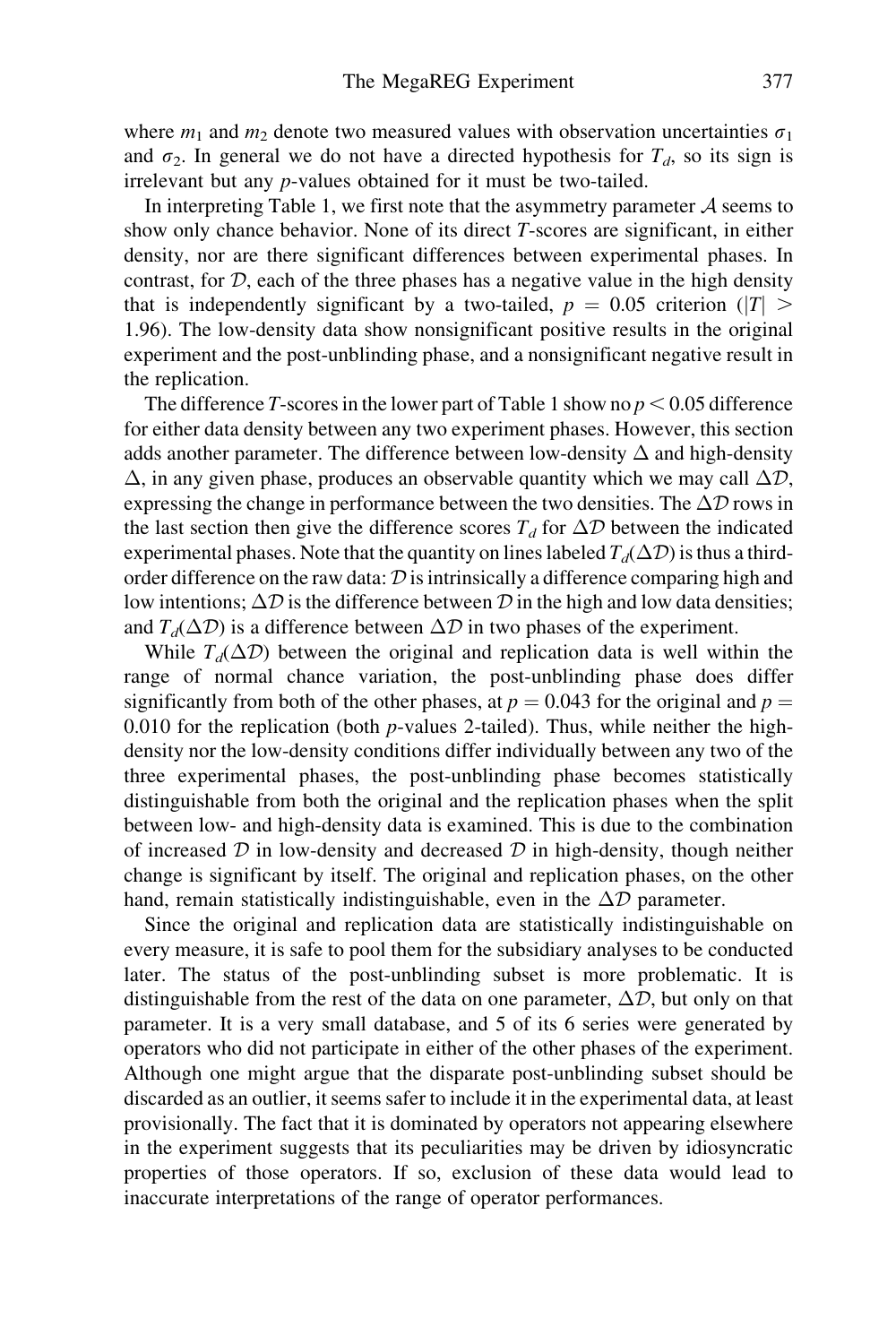As the ''Combined Results'' in Table 1 illustrate, when all data are pooled, the counter-intentional result in the high-density  $D$  achieves a T-score of  $-3.9043$  $(p = 9.4 \times 10^{-5}, 2$ -tailed).

#### Subsidiary Analyses

Aside from the ''bottom line'' results presented in Table 1 and Figure 2, we may hope for some illumination into the nature of the phenomenon to emerge from more detailed analysis. As with most PEAR experiments, a number of secondary parameters were examined along with the primary intentional variable. In addition, prior experimental experience strongly suggests that different operators may produce different results, whether as idiosyncratic individuals or as members of subgroups with shared properties (Dunne, 1991, 1998; Jahn et al., 1991, 1997; Nelson et al., 2000). In pursuing the following analyses, we use data pooled across all experimental phases.

## Individual Operators

[Full data on individual operator performances can be found in the Appendices of Dobyns et al. (2002).]

Figure 3 presents a scatter plot showing all of the individual operator performances. Low-density data are presented with open circles, high-density with filled circles; to improve visibility, the error bars have been omitted. Note that the scale of Figure 3 has been expanded, compared to Figure 2, to accommodate the wide dispersion of individual results. (The appearance of only 23 low-density datasets is due to an overlap: the open circle for one operator's low-density data  $[D = -0.0042, \, \mathcal{A} = 0.0678]$  is invisible behind another operator's high-density data  $[D = -0.0032, \mathcal{A} = 0.0676]$ .

In the low-density data, the individual operator performances show a slight, nonsignificant bias toward positive D, with 14 of 24 having  $D > 0$ . In the highdensity data, 20 of the 24 operators show  $\mathcal{D} < 0$ ; this population imbalance itself is improbable with  $p = 0.003$ , 2-tailed. (A further Bonferroni correction for the fact that such an imbalance might have appeared in either density condition yields  $p = 0.006$ , still highly significant.) The fact that most operators have negative D suggests that the reversal of intentional effect in the MegaREG database is a broadly distributed phenomenon among the operator population, rather than being driven by a few exceptional operators.

The wide scatter of the individual operator databases in Figure 3, relative to the overall summaries of Figure 2, is due in part to the smaller size, and hence reduced statistical resolution, of the individual databases. It is important to know, however, whether the actual amount of scatter is statistically distinguishable from that expected for normal random variation given the database sizes. The amount of variation among operators can be calculated by computing a  $\chi^2$  value for the departure of the various operators from the collective mean. If there are  $N$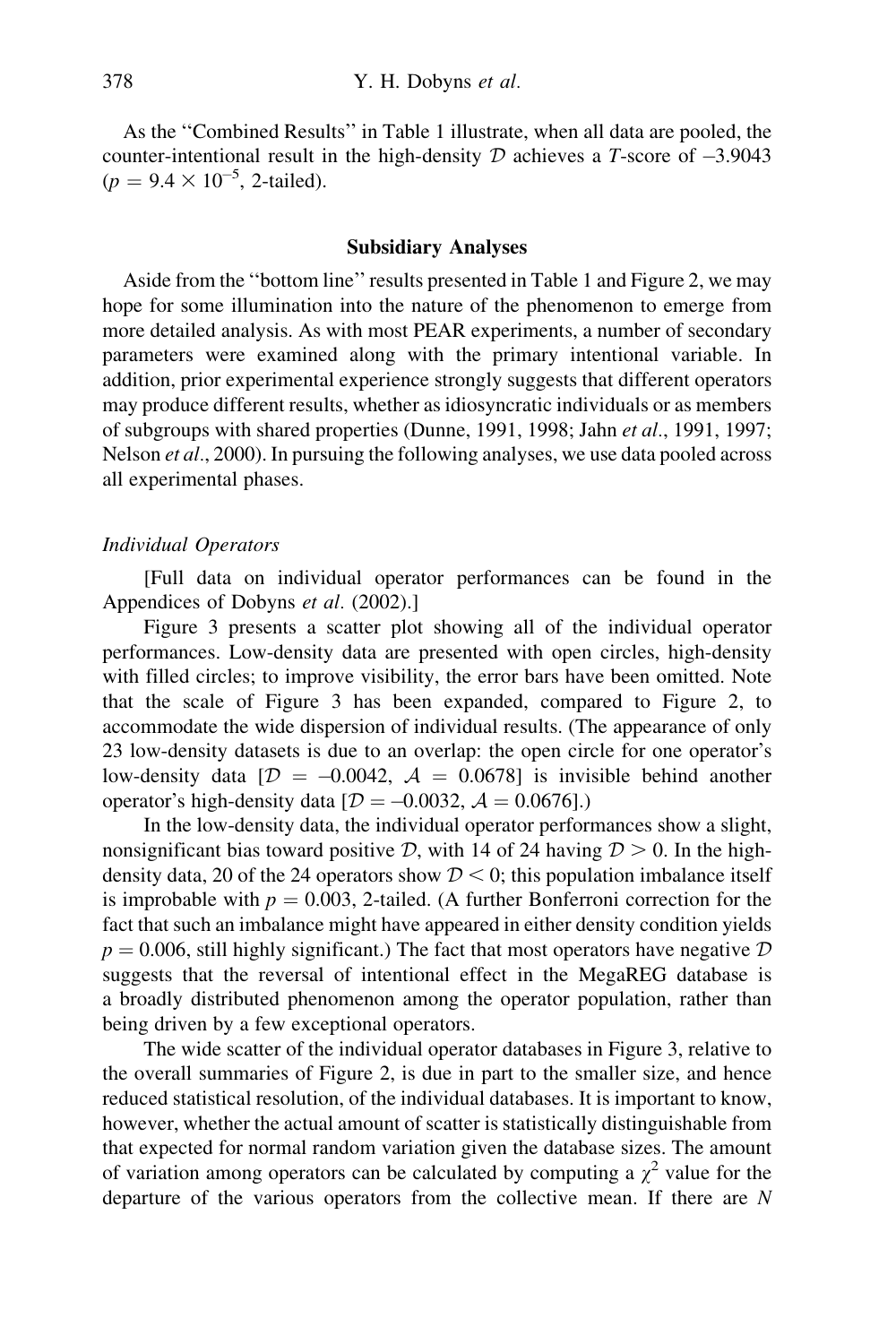

Fig. 3. Individual operator performances in MegaREG.

operators, and the *i*th operator's database has mean  $m_i$  with standard error  $\sigma_i$ , and if the composite mean for all operators is  $m$ , then

$$
\chi^2 = \sum_{i=1}^N \left(\frac{m_i - m}{\sigma_i}\right)^2 \tag{4}
$$

is distributed as a  $\chi^2$  with  $N-1$  d.f., under the null hypothesis that all operators have an identical effect on the data and the differences between operators are due to random variation.

Table 2 gives the inter-operator  $\chi^2$  values as computed from Eq. 4. The p-values given are upper-tail, describing the null-hypothesis likelihood of a larger  $\chi^2$ . Since we would, however, find suppressed variation equally as interesting as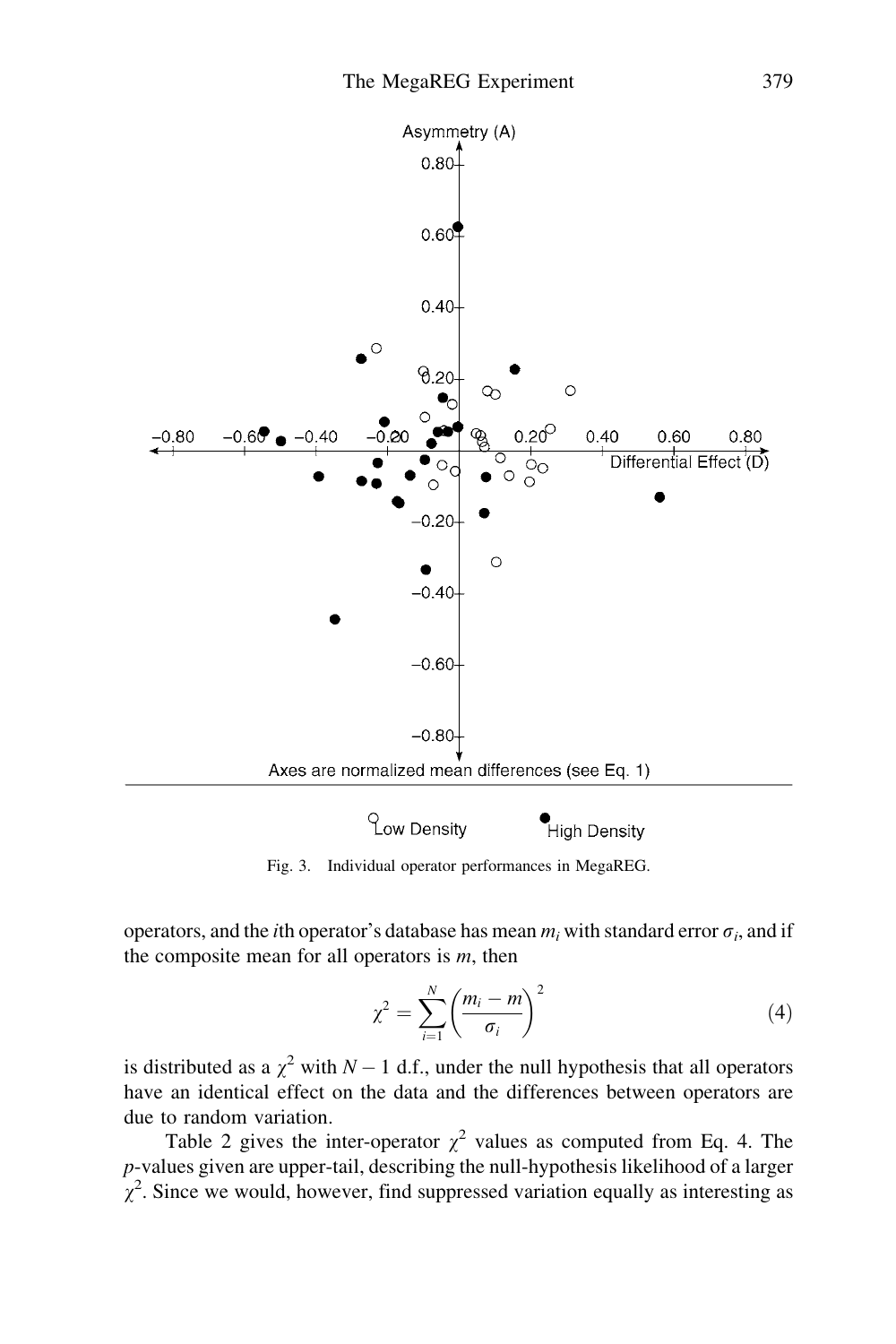| mer-Operator variability |          |                       |                |                       |                |
|--------------------------|----------|-----------------------|----------------|-----------------------|----------------|
| Density                  | d.f.     | $\chi^2(\mathcal{D})$ |                | $\chi^2(\mathcal{A})$ |                |
| Low<br>High              | 23<br>23 | 16.897<br>27.885      | 0.814<br>0.220 | 14.504<br>26.717      | 0.912<br>0.268 |

TABLE 2 Inter-Operator Variability

excess variation, for a 5% criterion we should look for either  $p < .025$  or  $p > .975$ . It is evident that none such appear. Thus, any idiosyncratic individual variation among operators is too small for detection within the available statistical resolution.

## Operator Populations

Rather than varying individually and idiosyncratically, operator performances may be divisible into two (or more) distinct populations. Because of the larger databases, a difference between two populations may be more readily detectable when the data from operators in each population are pooled, even though the individual-operator  $\chi^2$  measures do not show detectable increases in the overall dispersion of operator performances. One operator-distinguishing parameter that has proven to be important in many other experiments is operator gender (Dunne, 1998). Examining gender forces us to examine operator plurality as well. Some ''operators'' are actually pairs of operators working together (Dunne, 1991). This co-operator subgroup is treated here as a third ''gender,'' since all pairs consisted of one male and one female operator.

Figure 4 illustrates the results of dividing the MegaREG data into the three gender-based sub-populations: females, males, and co-operators. There are evident differences among the three populations, although the error bars make it clear that these may not be significant. Most striking is the fact that the inverted intentional effect in the high-density condition is almost twice as large for males as for females, and twice as large again for the co-operators. (This last result, though not statistically robust due to the large uncertainties, is consistent with earlier findings regarding co-operator pairs [Dunne, 1991].)

Another division that may have greater explanatory power was intended to test the possibility that the differences between MegaREG and earlier REG experiments were due to the differences in the operator pool. Specifically, the MegaREG operator population was subdivided into those operators with previous REG experience, and those operators whose first experience of REGclass experiments was MegaREG. Figure 5 displays  $D$  and  $A$  for these two populations of ''previously experienced'' and ''new'' operators, with the original REG200 results shown as a comparison benchmark. We may note in passing that the negative result in high-density data cannot be explained entirely by the change in operator pool, since both sets of high-density data remain individually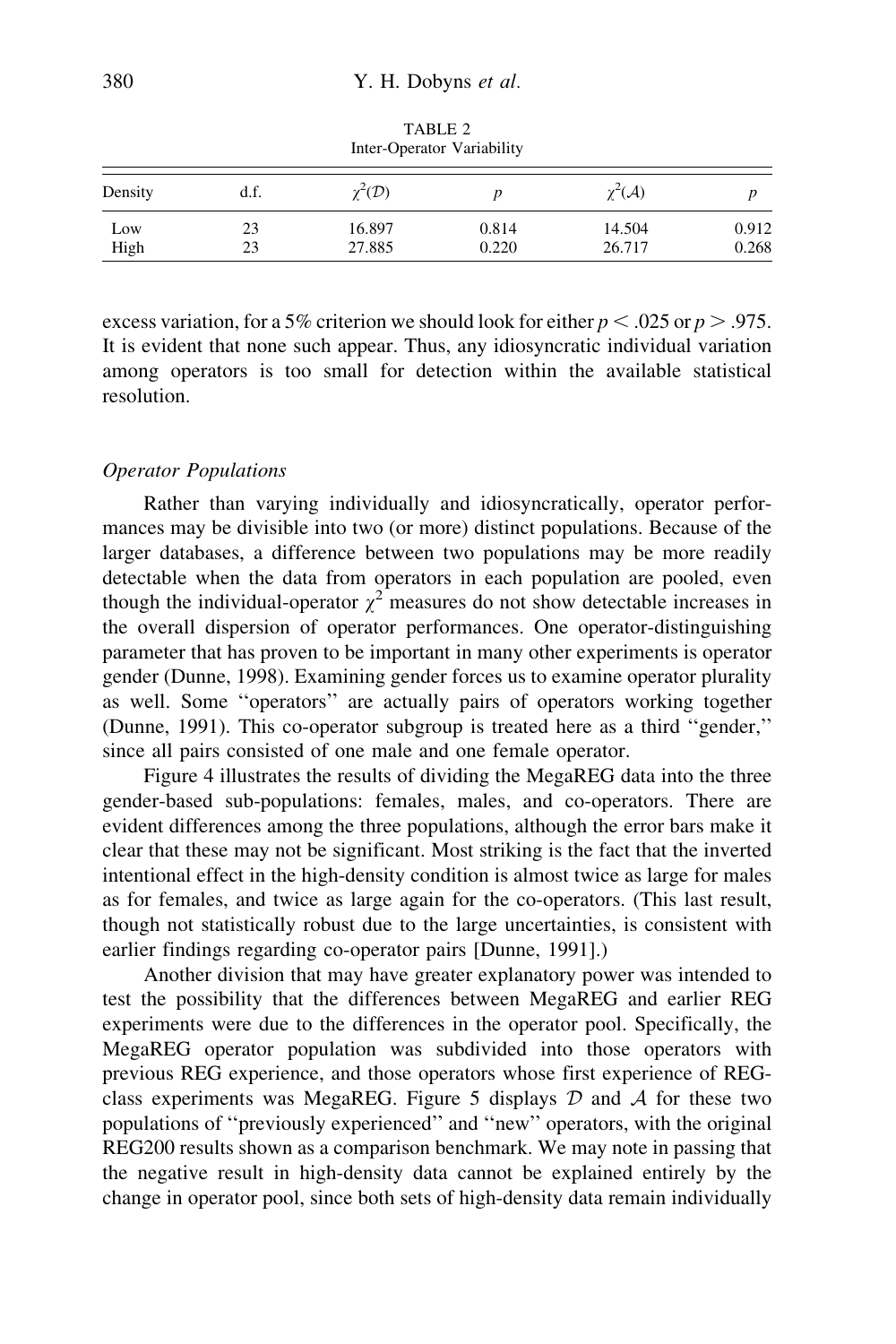

Fig. 4. Data from operator gender/number subgroups.

incompatible with the REG200 data. Of considerably greater interest, though, is the tremendous difference in performance between the experienced operators and the new operators.

It is evident in both Figures 4 and 5 that, just as in the whole-experiment summaries,  $A$  is showing no detectable deviation from chance behavior. The statistical status of  $D$  in these figures is not so obvious from inspection, so Table 3 presents the  $D$  values for Figures 4 and 5 numerically. In addition to the value of  $D$  in low- and high-density, the  $\Delta D$  parameter for the split between densities is reported. Table 3 also gives a  $\chi^2$  value for the differences among the three operator populations segregated by gender and number, and a  $T_d$  value for the two populations segregated by experience. The  $\chi^2$  values, which have 2 d.f.,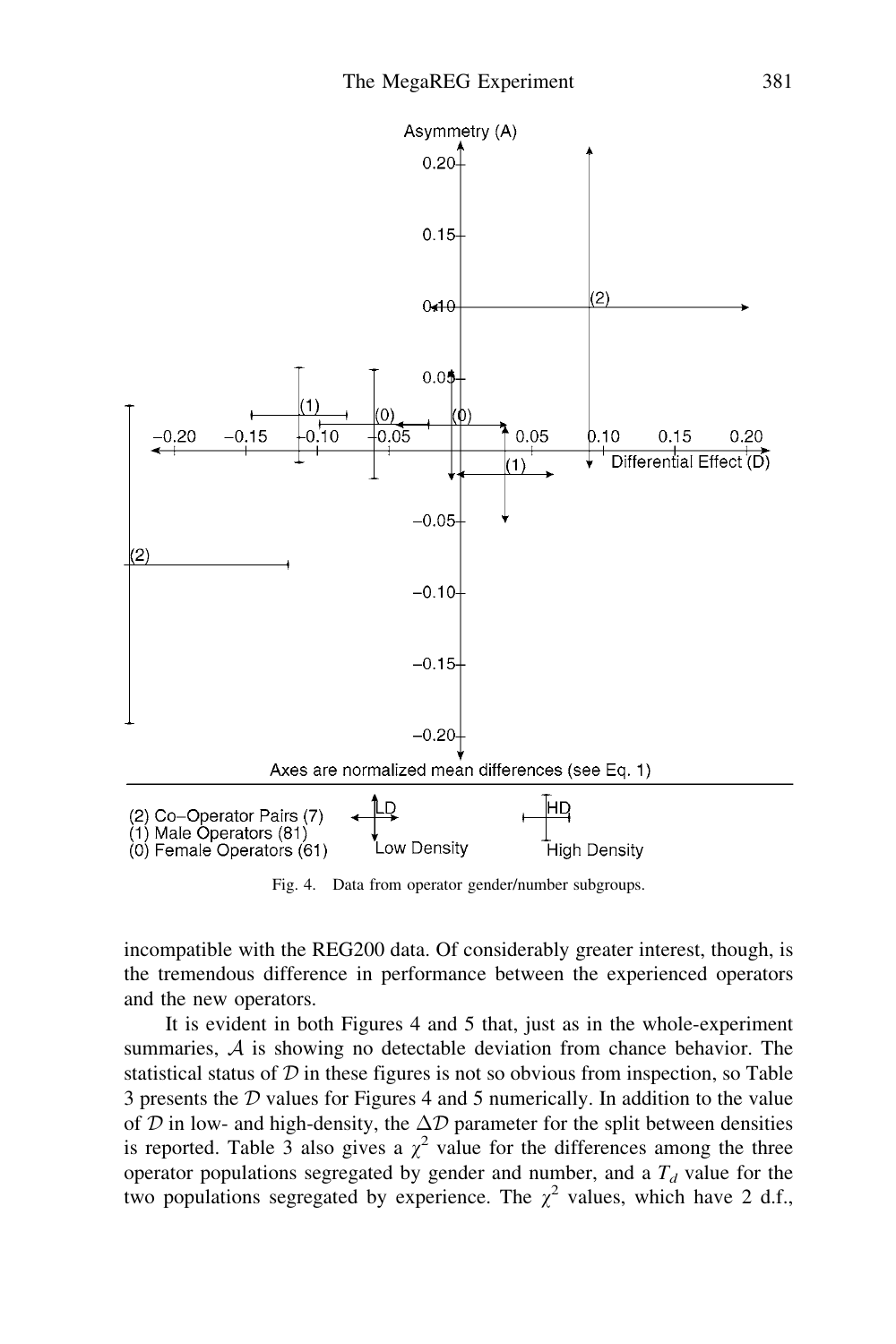

Fig. 5. New and experienced operators, with REG200 comparison.

| TABLE 3                         |  |  |  |  |
|---------------------------------|--|--|--|--|
| <b>Operator Sub-Populations</b> |  |  |  |  |

| Operator type           | $N_{ons}$ | $N_{ser}$ | Low-density $D$      | High-density $D$     | $\Delta \mathcal{D}$ |
|-------------------------|-----------|-----------|----------------------|----------------------|----------------------|
| Females                 |           | 61        | $-0.0062 \pm 0.0391$ | $-0.0604 \pm 0.0388$ | $0.0541 \pm 0.0550$  |
| Males                   | 12        | 81        | $0.0313 \pm 0.0340$  | $-0.1128 \pm 0.0339$ | $0.1441 \pm 0.0480$  |
| Co-op pairs             | .5        | 7         | $0.0901 \pm 0.1116$  | $-0.2315 \pm 0.1116$ | $0.3216 \pm 0.1578$  |
| Difference $\chi^2$ (p) |           |           | 0.9542(0.621)        | 2.5626 (0.278)       | 3034 (0.192)         |
| Experienced             | 11        | 110       | $-0.0109 \pm 0.0290$ | $-0.0664 \pm 0.0289$ | $0.0555 \pm 0.0409$  |
| <b>New</b>              | 13        | 39        | $0.1044 \pm 0.0492$  | $-0.1850 \pm 0.0489$ | $0.2894 \pm 0.0693$  |
| $T_d(p)$ , Exp – New    |           |           | $-2.0182(0.043)$     | 2.0987(0.036)        | $-2.9045(0.0037)$    |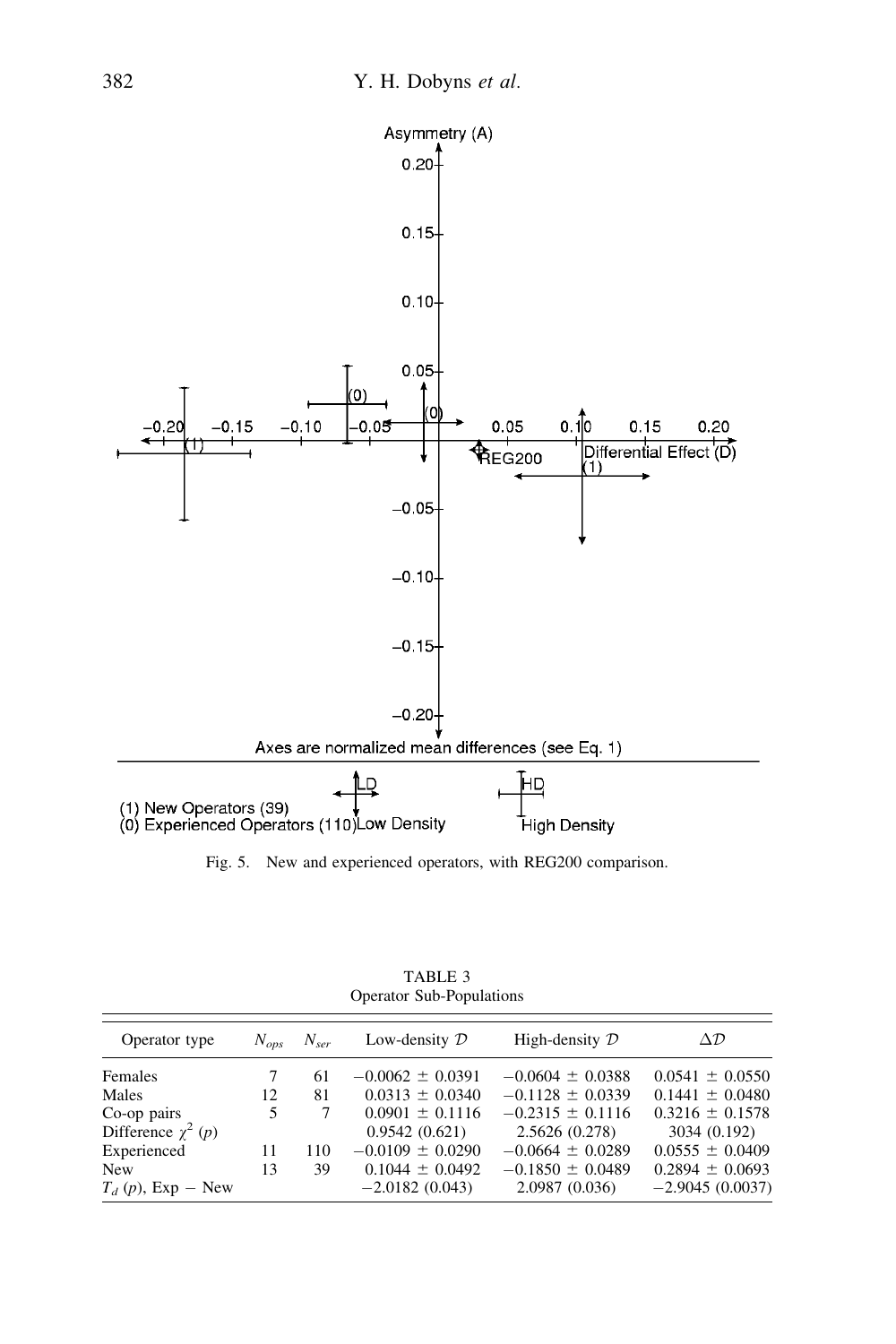| Operator type | $N_{ops}$ | $N_{+}$   $N_{-}$ , low-density | $N_{+} N_{-}$ , high-density |
|---------------|-----------|---------------------------------|------------------------------|
| All           | 24        | 14 10                           | 4 20                         |
| Female        |           | 4 3                             | 1 6                          |
| Male          | 12        | 8 4                             | 2 10                         |
| $Co$ -op      |           | 2 3                             | 114                          |
| Experienced   | 11        | 5 6                             | 2 9                          |
| <b>New</b>    | 13        | 9 4                             | 2 11                         |

TABLE 4 Individuals within Populations

indicate that despite the apparent scale of the differences between operator genders, their statistical significance cannot be confirmed. (Neither do any of the individual  $T_d$  values between pairs of operator types attain a  $p < 0.05$ discrimination.) In contrast, the difference between experienced and new operators is independently significant in each data density at a two-tailed  $p < 0.05$  level, and achieves  $p = 0.0037$  (2-tailed) in the  $\Delta \mathcal{D}$  condition. Despite the impressive difference between the two populations, Table 3 also confirms that the negative value of high-density  $D$  is a statistically robust feature of both; while the new operators have almost triple the negative effect of the experienced operators ( $D = -0.1850$  vs.  $D = -0.0664$ ), the latter's performance is still independently significant with  $T = (-0.0664/0.0289) = -2.2975$  ( $p = .022$ ).

The results of Table 3 suggest that the apparent differences among experimental phases seen in Table 1 and Figure 2 are, in all likelihood, driven mostly by the operator-experience variable. In the original experiment, the 59 series were almost evenly contributed by both operator types: 31 series were generated by experienced operators, 28 by new operators. In the post-unblinding period, with its much larger effects, 5 of the 6 series were generated by new operators. In the replication phase, with its smaller effects and much smaller  $\Delta \mathcal{D}$ , 78 of the 84 series were generated by experienced operators, and only six by new operators.

In the discussion of Figure 3, we noted that individual operator performances showed a statistically significant preference for  $\mathcal{D} < 0$  in highdensity data. Table 4 examines this individual-operator measure within the subpopulations of Table 3. The columns labeled  $N_{+}|N_{-}$  give the number of operators with positive and negative  $D$ , respectively, in the high- and low-density data. The most salient feature of this dissection is the consistent tendency for individuals to have negative  $D$  across all categories of gender and experience in the high-density data.

#### Secondary Parameters

A variety of protocol parameters could be adjusted to suit the operator's preferences and comfort, and these were examined as secondary independent variables, in hope that their impact or lack thereof on the experimental results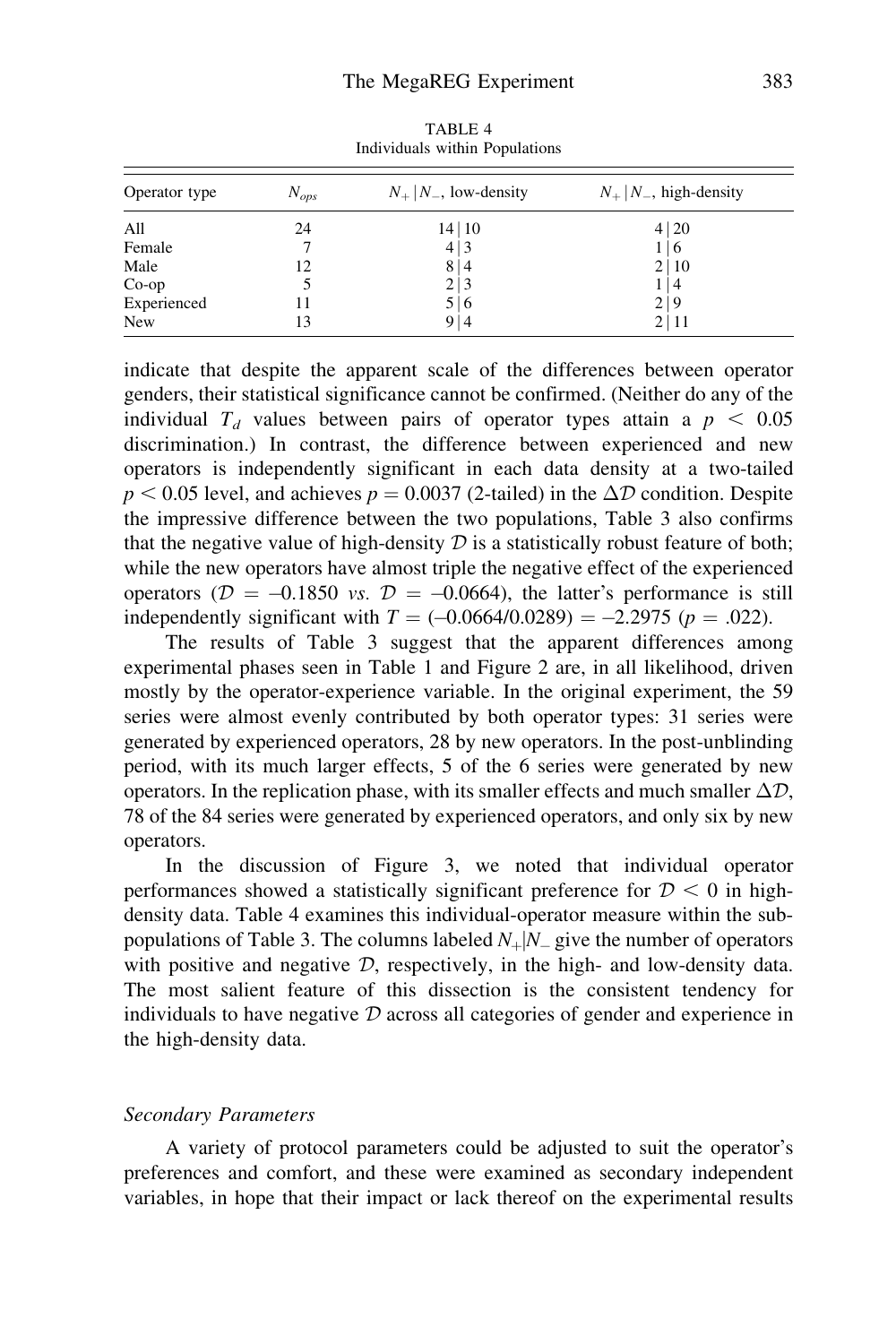might convey some insight into the nature of the anomaly. Four sets of secondary parameter variations were used in MegaREG. The assignment of intention to individual runs could be volitional (operator chooses whether the next run will be high, low, or baseline, within the constraints of an overall balanced design), or instructed (choice was made automatically by the program, using a pseudorandom procedure). The control of trial generation within runs could be automatic (trials were generated sequentially by the program until the run is complete) or manual (after each trial, the program waited for an operator keypress before generating the next). The feedback to the operator could be graphic (cumulative deviation trace drawn on the screen), digital (screen presented current trial value and running mean numerically), or nonexistent (screen presented only the number of trials generated, with no information concerning results). Finally, the runs themselves could be short (100 trials, so a series consisted of 10 runs in each intention), or long (1000 trials, so a series consisted of 1 run in each intention). The results for these data subdivisions are presented in Table 5. Once again only  $D$  is presented; although neither variable shows statistically robust distinctions in any parameter, there are some suggestive trends approaching significance in  $D$ , while  $A$  shows no noteworthy activity.

For  $D$  as presented in the table, there apparently is also no discernible sensitivity to the assignment mode. Volitional and instructed data are statistically indistinguishable in every aspect. In contrast, the negative highdensity  $D$  value is strikingly enhanced in the manual-control data, with an apparent effect size almost three times as large as the automatic-control data. This difference is not statistically significant, however, due to the small size of the manual database.

The third section of Table 5 suggests that the reversed intentional effect, and the difference between the two data densities, vanishes almost entirely in the digital-feedback data; is considerably stronger in the graphic-feedback mode that comprises the bulk of the database; and is strongest of all when feedback is entirely removed. However, the complete non-significance of the  $\chi^2$  measures for inter-dataset variability make it doubtful that these apparent variations comprise a genuine pattern.

The final part of Table 5 indicates that short runs show larger positive effects in low density, and larger negative effects in high density. Although these differences are slightly short of statistical significance, they are suggestive in that several earlier REG experiments have observed the same pattern of nonsignificant enhancement effects in shorter runs (Jahn *et al.*, 2000; Nelson *et al.*, 2000). (A meta-analytic Stouffer Z-score combining the current result with those presented in the two foregoing references achieves a significant value of 2.094.)

In summary, despite some suggestive variations, none of the secondary parameters show clearly resolved, statistically unambiguous effects on the data. Thus, the main indications of the subsidiary analyses are: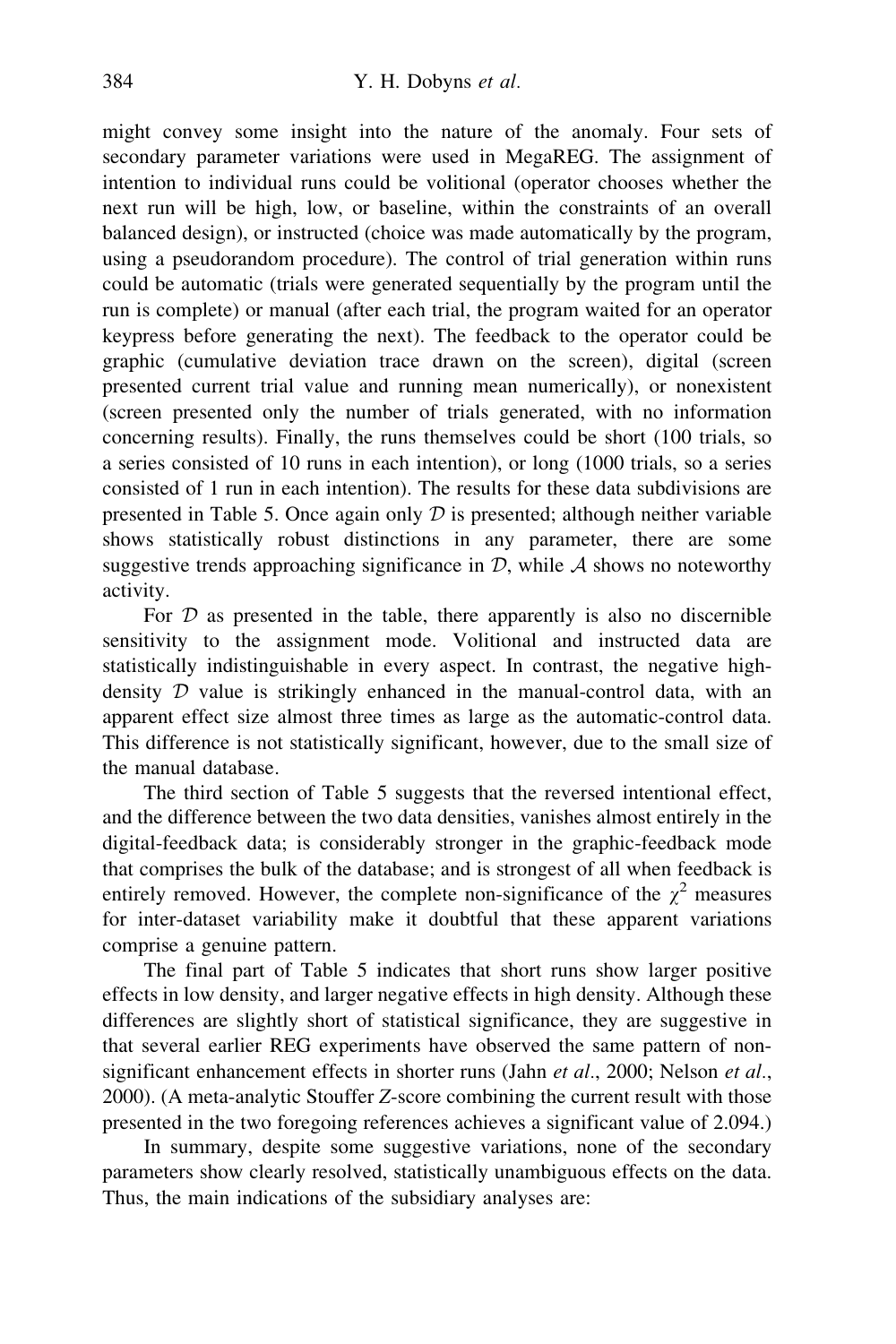| Parameter          | $N_{ser}$ | Low-density $D$      | High-density $D$     | $\Delta \mathcal{D}$ |
|--------------------|-----------|----------------------|----------------------|----------------------|
| Instructed         | 73        | $-0.0006 \pm 0.0359$ | $-0.0870 \pm 0.0357$ | $0.0864 \pm 0.0506$  |
| Volitional         | 76        | $0.0372 \pm 0.0348$  | $-0.1067 \pm 0.0347$ | $0.1440 \pm 0.0492$  |
| $T_d$ and $p(T)$   |           | $-0.7569(0.449)$     | 0.3971(0.691)        | $-0.8166(0.414)$     |
| Automatic          | 138       | $0.0200 \pm 0.0259$  | $-0.0861 \pm 0.0258$ | $0.1060 \pm 0.0366$  |
| Manual             | 11        | $0.0044 \pm 0.0938$  | $-0.2467 \pm 0.0948$ | $0.2511 \pm 0.1334$  |
| $T_d$ and $p(T)$   |           | 0.1594(0.873)        | 1.6347(0.102)        | $-1.0492(0.294)$     |
| Graphic            | 110       | $0.0220 \pm 0.0289$  | $-0.1044 \pm 0.0287$ | $0.1264 \pm 0.0408$  |
| Digital            | 27        | $-0.0199 \pm 0.0595$ | $-0.0457 \pm 0.0593$ | $0.0258 \pm 0.0841$  |
| No-feedback        | 12        | $0.0771 \pm 0.0903$  | $-0.1443 \pm 0.0905$ | $0.2214 \pm 0.1278$  |
| $\chi^2(p_\gamma)$ |           | 0.8516(0.653)        | 1.0876(0.581)        | 1.8969(0.387)        |
| Short runs         | 56        | $0.0384 \pm 0.0413$  | $-0.1549 \pm 0.0412$ | $0.1933 \pm 0.0583$  |
| Long runs          | 93        | $0.0076 \pm 0.0314$  | $-0.0639 \pm 0.0312$ | $0.0715 \pm 0.0443$  |
| $T_d$ and $p(T)$   |           | 0.5925(0.554)        | $-1.7626(0.078)$     | 1.6634(0.096)        |

TABLE 5 Secondary Parameter Comparisons

- The negative effect in high-density data is broadly distributed in the operator population, and cannot be attributed to a subset of peculiar or idiosyncratic operators.
- Neither is this effect attributable to the change in operator pool from earlier REG experiments, since it is present and statistically significant both in operators with previous REG experience, and in operators whose participation in MegaREG was their first exposure to this class of experiments.
- The effect is, however, much larger in the data contributed by new operators, to a statistically significant degree.
- While there are tentative indications that some secondary parameters may affect the experimental performance, any such effects are below the threshold for confident statistical detection in these data.

# Parallel Results: The ''MegaMega'' Experiment

A separate experiment exploring high data rates was undertaken concurrently with the replication phase of MegaREG. This experiment was identical to MegaREG in all regards except one: all data were normalized high-density data. No low-density data were collected, so there was no double-blind interspersal of two data types. This experiment, dubbed ''MegaMega,'' thus directly addressed the impact of this double-blinding on the MegaREG result. The results for this experiment are summarized in Table 6 and Figure 6.

Figure 6 displays the MegaMega results, along with the MegaREG overall results in both densities and those of the original REG200 experiment, which corresponds to MegaREG low density. Table 6 reports the overall results of MegaMega, and the breakdowns by various subsets. Since the database is considerably smaller than the MegaREG database, comprising only 39 series, statistical uncertainties are appreciably larger. An immediately striking result is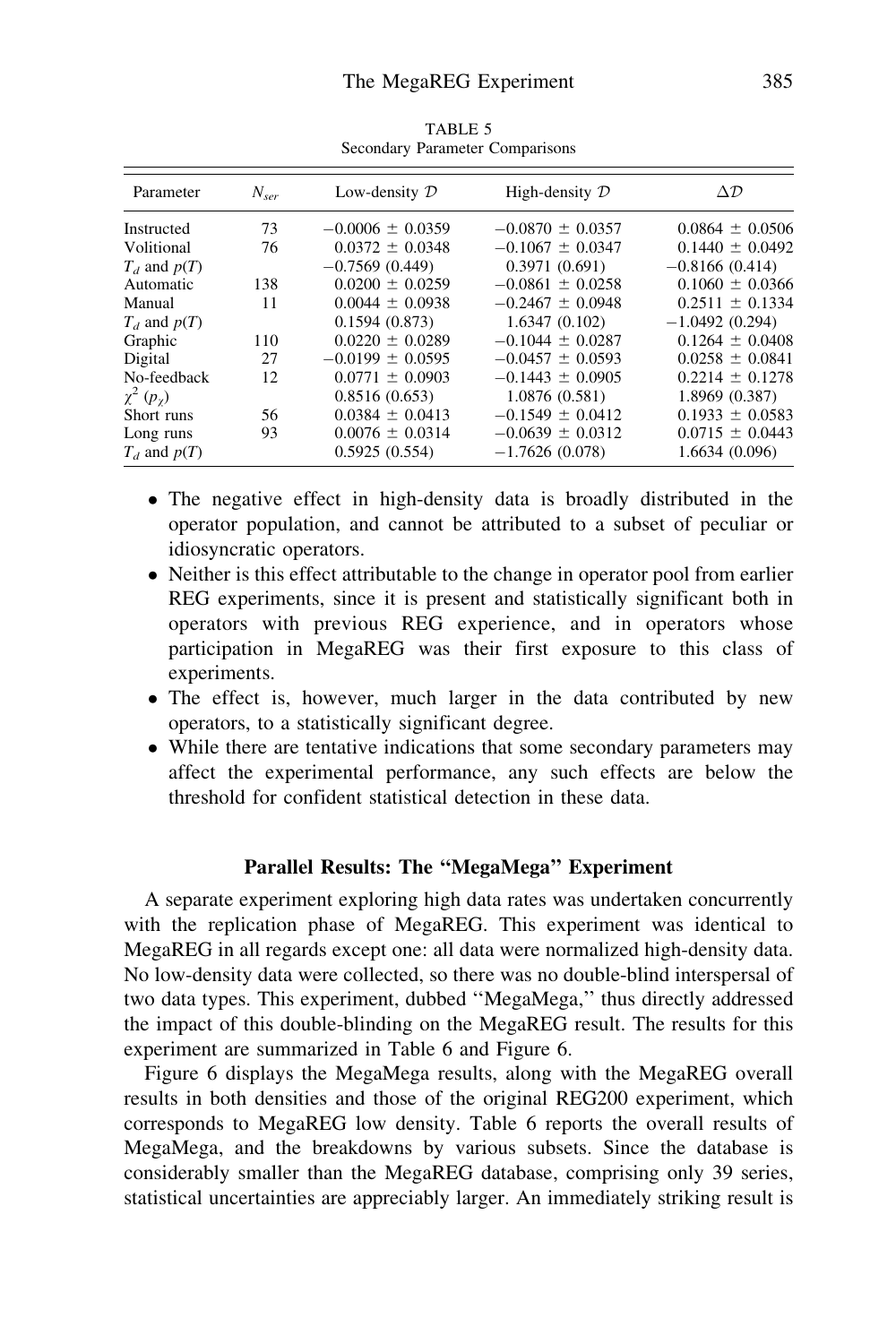| 1.10                |          |                  |                      |           |                     |        |
|---------------------|----------|------------------|----------------------|-----------|---------------------|--------|
| Data subset         | $N_{op}$ | $N_{\text{ser}}$ | D                    | T(D)      | А                   | T(A)   |
| All data            | 11       | 39               | $-0.0510 \pm 0.0345$ | $-1.4779$ | $0.0753 \pm 0.0345$ | 2.1809 |
| Operator categories |          |                  |                      |           |                     |        |
| Experienced         |          | 29               | $-0.0287 \pm 0.0401$ | $-0.7161$ | $0.0730 \pm 0.0402$ | 1.8185 |
| <b>New</b>          | 4        | 10               | $-0.1146 \pm 0.0678$ | $-1.6910$ | $0.0819 \pm 0.0677$ | 1.2092 |
| Female              |          | 22               | $-0.0381 \pm 0.0466$ | $-0.8190$ | $0.1300 \pm 0.0465$ | 2.7946 |
| Male                | 6        | 17               | $-0.0669 \pm 0.0515$ | $-1.2979$ | $0.0082 \pm 0.0515$ | 0.1592 |

TABLE 6 MegaMega Results

the emergence of a significant overall asymmetry parameter  $A$  in the total database. Since A does not come close to statistical significance in any phase of MegaREG (Table 1), this must be classified as a departure from MegaREG behavior. The breakdown by operator types indicates that this asymmetry is driven entirely by female operators, and does not seem to be affected by previous experience.

Since the only difference between MegaMega and MegaREG is the doubleblind interspersal of low-density data in the latter, this asymmetry would seem to be attributable to the simpler technical design of the former. It is also suggestive that the asymmetry appears to be driven by female operators, insofar as a tendency for asymmetric performance by females has been noted in other experiments (Dunne, 1998). If indeed this sort of asymmetry is a characteristic female pattern, one might speculate that the double-blind, interspersed data generation of MegaREG may have caused it to be suppressed.

In D, the net effect for MegaMega  $(-0.0510 \pm 0.0345)$  is quite close to that seen in the high-density data of the concurrent MegaREG replication database  $(-0.0679 \pm 0.0327)$ , and is not statistically distinguishable from the high-density D for MegaREG as a whole  $(-0.0971 \pm 0.0249)$ ; difference  $T_d = 0.6863$ ). Moreover, as Table 6 shows, the pattern of negative D by operator category is the same in MegaMega as in high-density MegaREG; i.e., the effect is somewhat stronger for male operators than females, and is overwhelmingly driven by new operators as distinct from previously experienced operators.

In terms of  $D$ , then, MegaMega appears to be a successful replication, in the sense that it shows the same effects and the same internal pattern of effects as the high-density data from MegaREG. The implications of this similarity will be addressed further in the Discussion. If we consider the indistinguishability of the results to justify pooling of the data, MegaMega brings the combined high-density database to an effect of  $\mathcal{D} = -0.0813 \pm 0.0202$ ,  $T = -4.0272$ ,  $p = 5.65 \times 10^{-5}$ , 2-tailed.

#### Relation to REG200

Figure 6 also displays the REG200 result for comparison with the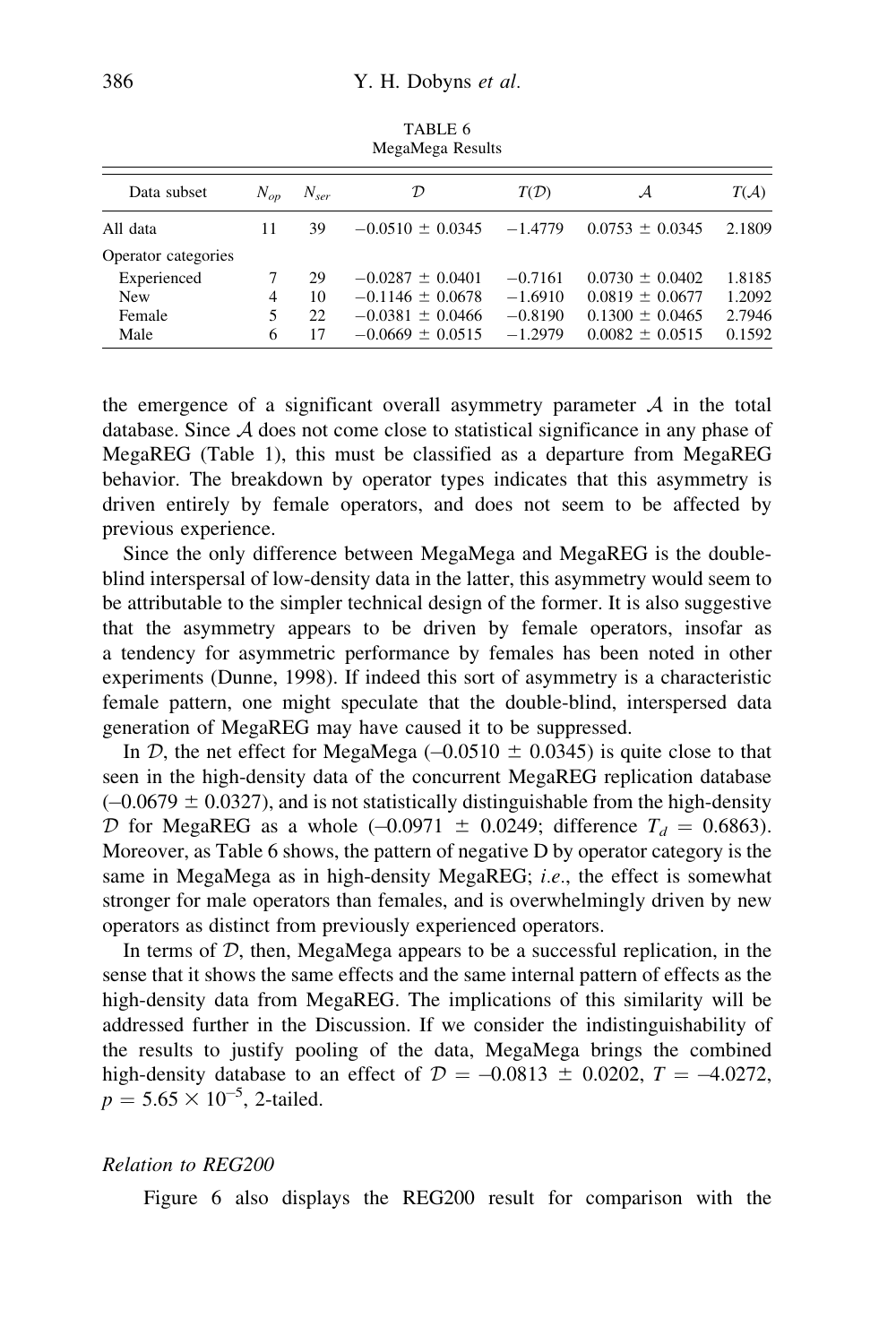

Fig. 6. MegaREG, MegaMega, and REG200.

MegaREG and MegaMega results, in the same  $D$ ,  $A$  analysis variables. Like most MegaREG datasets, REG200 has an overall  $A$  indistinguishable from 0 ( $A = -0.0067 \pm 0.0078$ ). Its intentional effect is  $D = 0.0294 \pm 0.0077$ . This is statistically indistinguishable from the low-density  $D$ , as is evident from the figure; using the value 0.0189  $\pm$  0.0250 from Table 1, we obtain  $T_d = 0.402$ . The relatively large uncertainty in the low-density MegaREG result means, however, that while indistinguishable from REG200 it is also indistinguishable from zero; although in some sense the ''least hypothesis'' is that it should show the same effect size as the preceding experiment, this is not strongly favored over the hypothesis that it shows no effect at all.

The anti-intentional effect in high-density data is both highly significant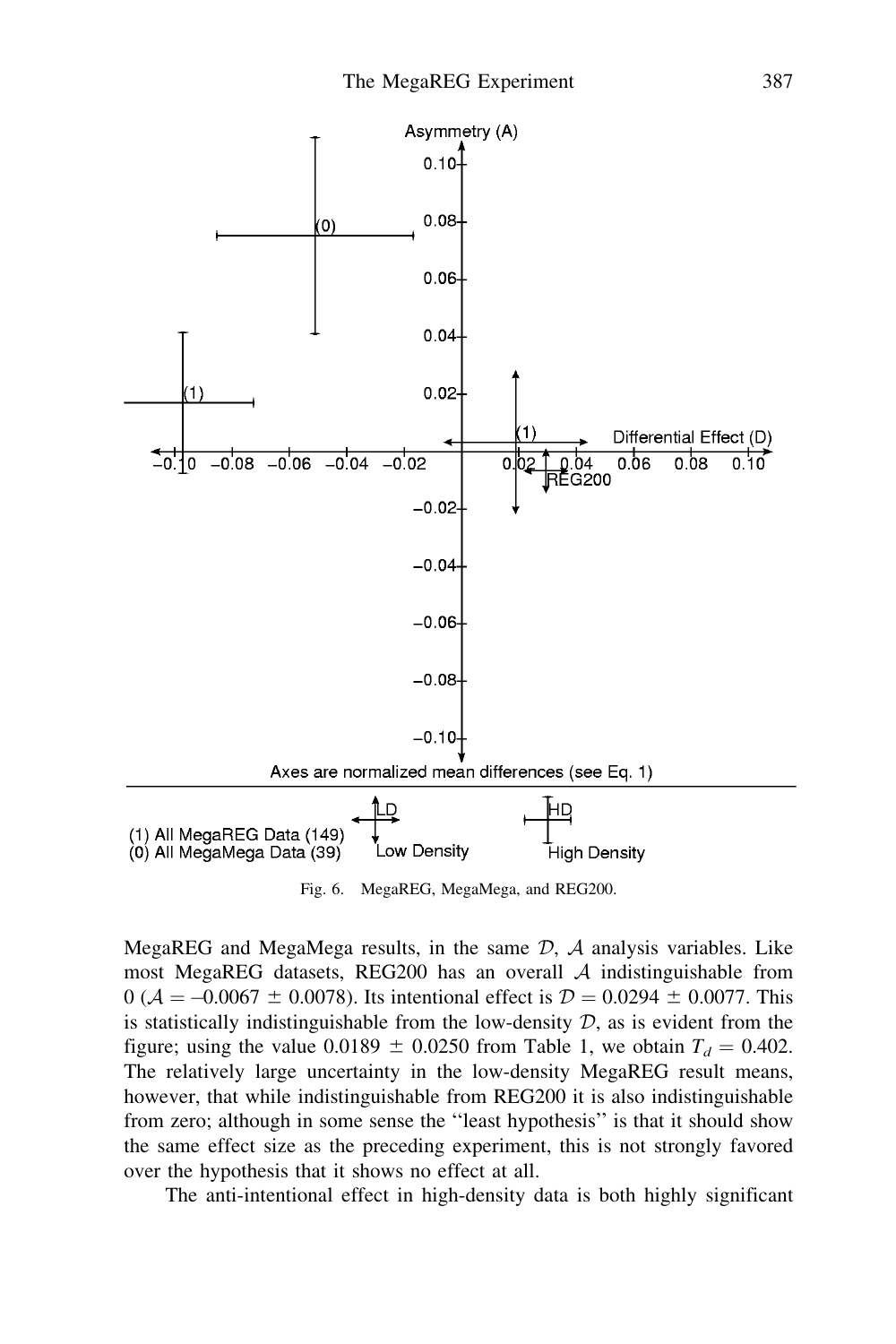and clearly distinct from the intentional effect in REG200. The cause of the sign reversal remains a mystery, but the scale of the effect is clearly larger. The absolute value of the pooled MegaREG and MegaMega effect is  $|\mathcal{D}| = 0.0813 \pm$ 0.0202, some 2.77  $\pm$  0.69 times as large as the REG200 effect, with  $T<sub>d</sub> = 2.401$  $(p = 0.016, 2$ -tailed) for the difference in absolute magnitudes. The change in the bitwise effect can be extracted from the  $D$  effect by recalling that the tenthousandfold increase in bits per trial mandates a hundredfold increase in statistical yield per trial, if  $\Delta p$  is held constant. Therefore the effect per bit in high-density data is  $(2.77/100) = 0.0277$  times the REG200 bitwise effect size, with  $T_d = 3.711$  ( $p = 2 \times 10^{-4}$ , 2-tailed) for the difference between the two. The salient features of raising the bit count per trial from two hundred to two million thus seem to be (a) an inversion of the sign of the effect, (b) an approximately threefold increase in statistical yield per trial, and (c) an approximately thirtyfold decrease in statistical yield per bit, with all three relations being statistically well-established.

# **Discussion**

Before the outcome of the original MegaREG experiment was known, the anticipatory theoretical efforts deployed for its interpretation involved various models for the expected scaling of the effect between low-density data, which corresponded to the vast majority of pre-existing PEAR REG data, and the highdensity data with  $10^4$  times as many bits per trial. The simple model (Dobyns, 2000; Jahn et al., 1997), which presumes that REG anomalies are due to a change in the probability of elementary binary events, predicts that the high-density data should have 100 times the statistical leverage of the low-density data. Various other models also were considered a priori, as detailed in Ibison (1997, 1998).

Unfortunately, the reversal of effect ( $\mathcal{D} < 0$ ) in the high-density data refutes all of the proposed models, since none can accommodate a change of sign. On the other hand, the effect seen in the high-density data is sufficiently robust  $(p = 5.65 \times 10^{-5})$  to render the null hypothesis untenable. All proposed models, including the null hypothesis, having been refuted, what then are the options for interpreting these data?

Some consideration not included in previous models must account for the reversal in sign. Ibison (1997, 1998) focuses theoretical interpretation on the ''source-independence'' theory promulgated by Schmidt, among others (Schmidt, 1974). It may indeed be the case that the difference between MegaREG and previous REG experiments resides in their noise sources. It is premature, however, to call this the only explanation available, or conclude that this experiment has addressed definitively the question of source independence. From ''Combined Results'' in Table 1 we see that the high-density data are not only statistically distinct from the chance expectation of 0, but also quite distinct from the low-density data generated on the same source: the difference is  $T_d = 3.29$  ( $p = 0.001$ , 2-tailed). (Including the MegaMega data changes the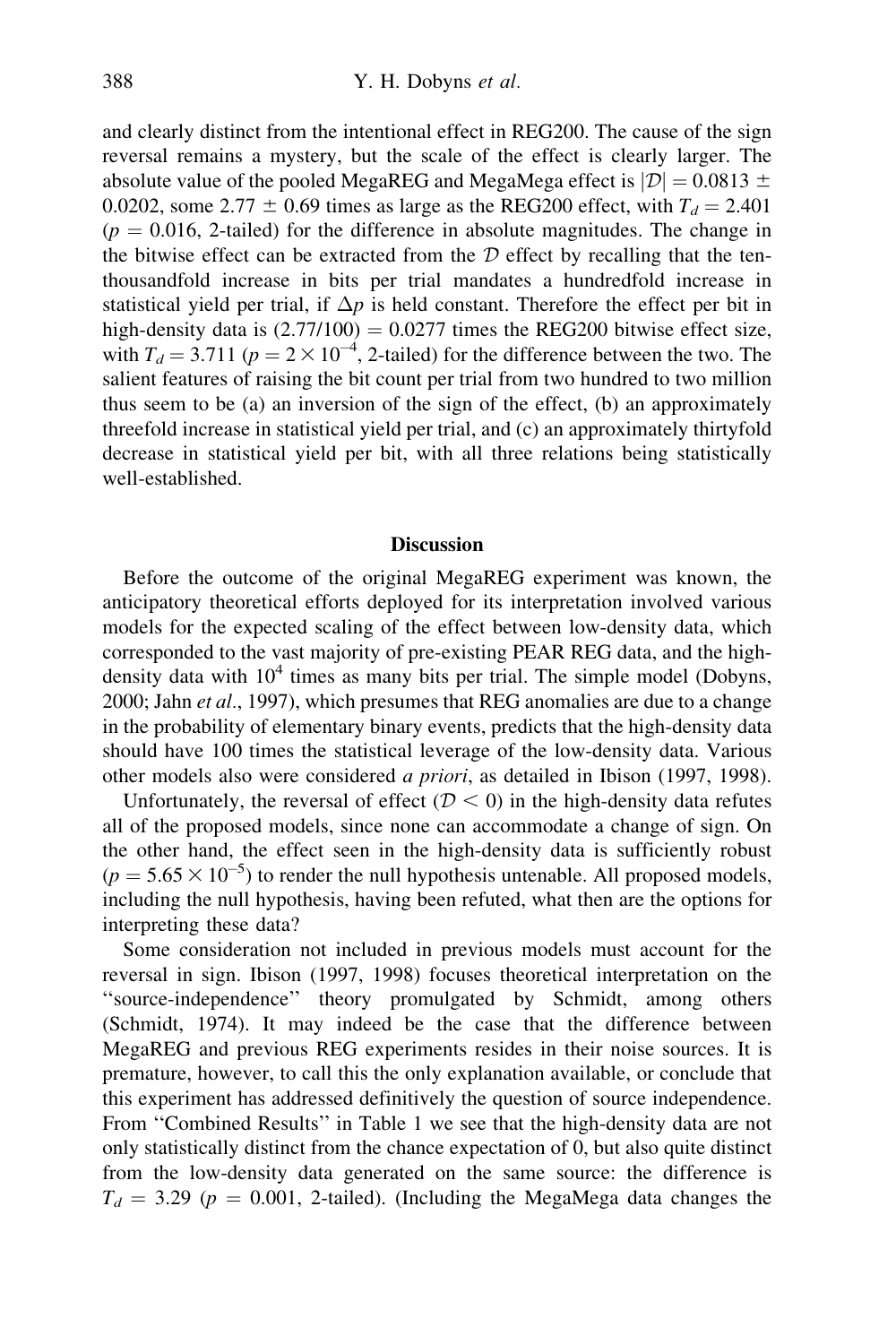value slightly but not the conclusion:  $T_d = 3.12$ ,  $p = 0.002$ .) If the  $D < 0$  effect in the high-density data is due to the different noise source, we must come to terms somehow with the fact that the same noise-generation hardware, using a different mode for postprocessing the raw data, has become ''different'' in terms of its anomalous performance. Another way to express the problem is that we find a theoretically unbiased sample of 1 bit in every 10,000 to be showing statistics completely incompatible with those of the parent noise stream from which the sample is drawn.

This difficulty with source-dependence can be avoided only by adopting a rather abstract notion of ''source.'' If one insists that the whole causal chain connecting the raw physical noise to the final recorded data must be regarded as the source, then the different postprocessing regimes qualify the high- and lowdensity modes of the MegaREG source as distinct ''sources'' in this extended sense of the term. While logically legitimate, this usage of ''source'' is somewhat counterintuitive. For example, one would normally consider the MegaREG ''source'' to be the separately powered, physically isolated unit which transmitted the raw bit-level signal to the experimental computer, but in contrast this alternative view includes as part of the ''source'' those operations, carried out entirely in software by the main computer, which distinguish a highdensity trial from a low-density trial.

Setting aside source dependence, the following subsections outline some of the other explanations that have been considered seriously for the reversal of intentional effects in the high-density data.

#### Statistical Fluke

There was some initial concern that the odd result in the first MegaREG database somehow might be an artifact of inadequate data collection, despite the database having achieved its designed size. Moreover, the fact that the result was contrary to intention, while the initial models had presumed an intentional effect and had deployed one-tailed tests for its detection, made any statistical interpretation of the results problematic according to some schools of statistical inference. Both of these concerns have been addressed by the collection of a larger body of replication data that shows substantively the same pattern of performance.

#### Change in Operator Pool

As noted in the discussion of operator sub-populations, a considerable proportion of the MegaREG operator pool had no previous REG experience. Specifically, of the 24 operators who participated in the MegaREG experiments, only 11 had already participated in REG-type experiments. Thus, the difference between MegaREG and earlier REG performances might be due to the different population of contributing operators. Indeed, the results shown in Figure 5 and Table 3 show that the new and the previously experienced operators are indeed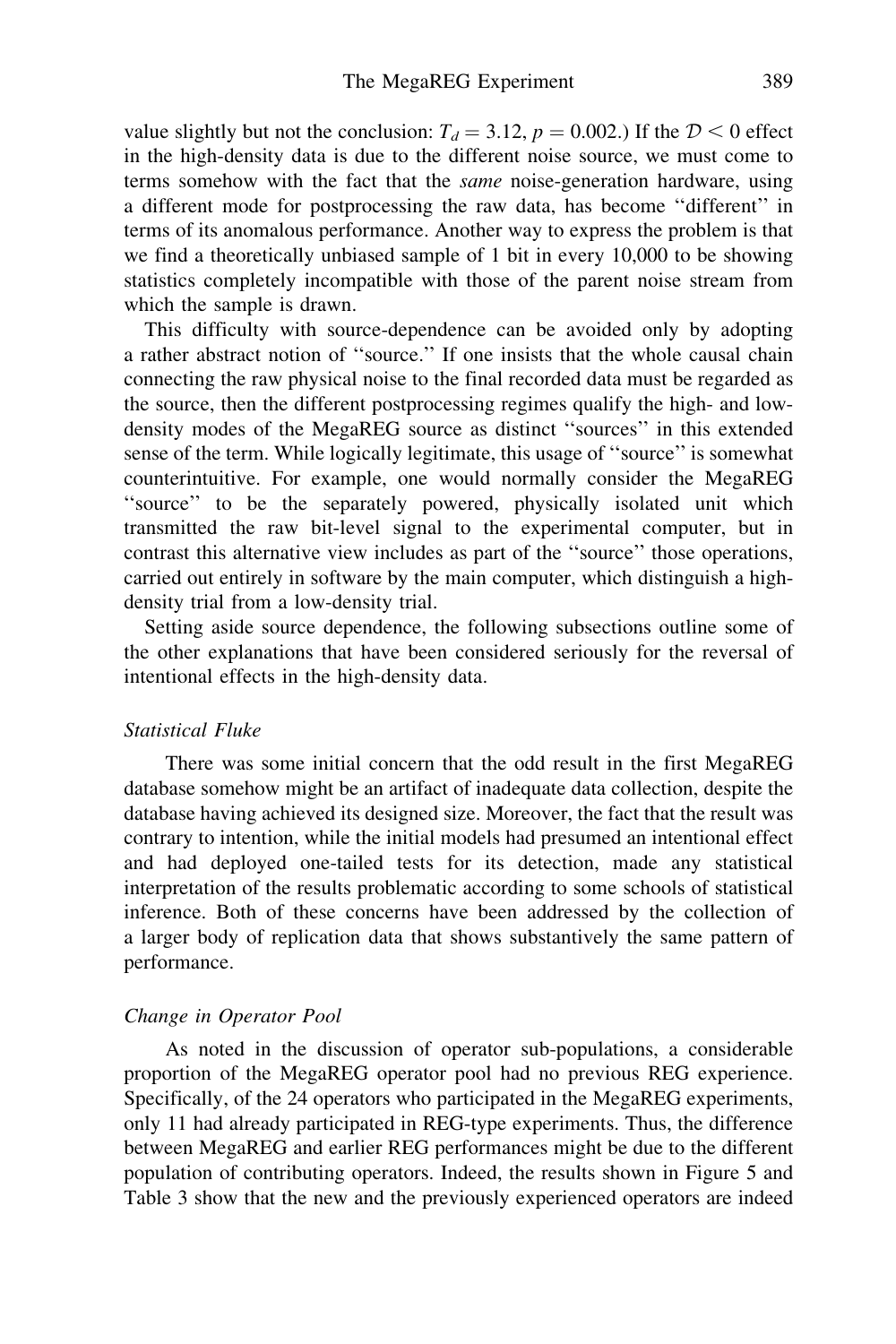very different populations. The difference between the high-density and lowdensity data is over five times as large for the operators with no previous REG experience. Interestingly, these new operators attain an independently significant  $D$  in the direction of intention in the low-density data pooled across the entire experiment ( $T = 2.1220$ ,  $p = 0.017$ , 1-tailed). (Measuring success in direction of intention is properly a one-tailed test.) It is, of course, impossible to determine from the current database whether this difference between the experienced and new operators arises simply because the new operators are a different set of people, whose idiosyncratic patterns of performance are by happenstance unusual relative to PEAR's earlier operator pool, or if it is the result of a systematic personal or psychological effect of having had previous REG experience.

Regardless of the difference between new and previously experienced operators, the operator-pool hypothesis is refuted by the fact that the experienced operators' high-density performance is independently significant  $(T = -2.2975$ ,  $p = 0.022$ , 2-tailed) and significantly different from the REG benchmark effect  $(T_d = -3.2027, p = 0.001)$ . Thus, operators who had participated in earlier REG experiments produced a MegaREG result consistently different from their earlier history. This may be due to some innate difference between the MegaREG experiment and other REG experiments, or it may be that an operator's performance in one experiment cannot be used reliably to predict performance in another. (Further evidence in support of this view is adduced in Jahn et al., 2000, Table P.7, p. 538.)

#### Change in Task

MegaREG introduced a completely novel element to PEAR experiments by interspersing two distinct types of data in a fashion to which both operators and experimenters were blind. It was pointed out by several experimenters that this fundamentally changed the nature of the experiment, in that we were attempting to address two questions simultaneously: first, was there an anomalous effect; and second, did it differ between the two data types? Some teleological or observation-based models of anomalous phenomena would suggest that such a change in the basic analysis mode of an experiment might, in itself, induce a change in its outcome. As a subsidiary aspect of this issue, one also must note that in any experiment involving consciousness-related anomalies, it may not be possible to blind operators to an experimental condition by the mere absence of conventional sensory access to that condition.

Subject to the caveats of its smaller size and limited resolution, MegaMega shows that the double-blind interspersal is not the cause of the unexpected MegaREG outcome. With respect to intention, the result of MegaMega is indistinguishable from that of the high-density MegaREG data to which it corresponds, despite the absence of any double-blind interspersal in the MegaMega protocol. Whether or not MegaREG blinding was ''successful'' at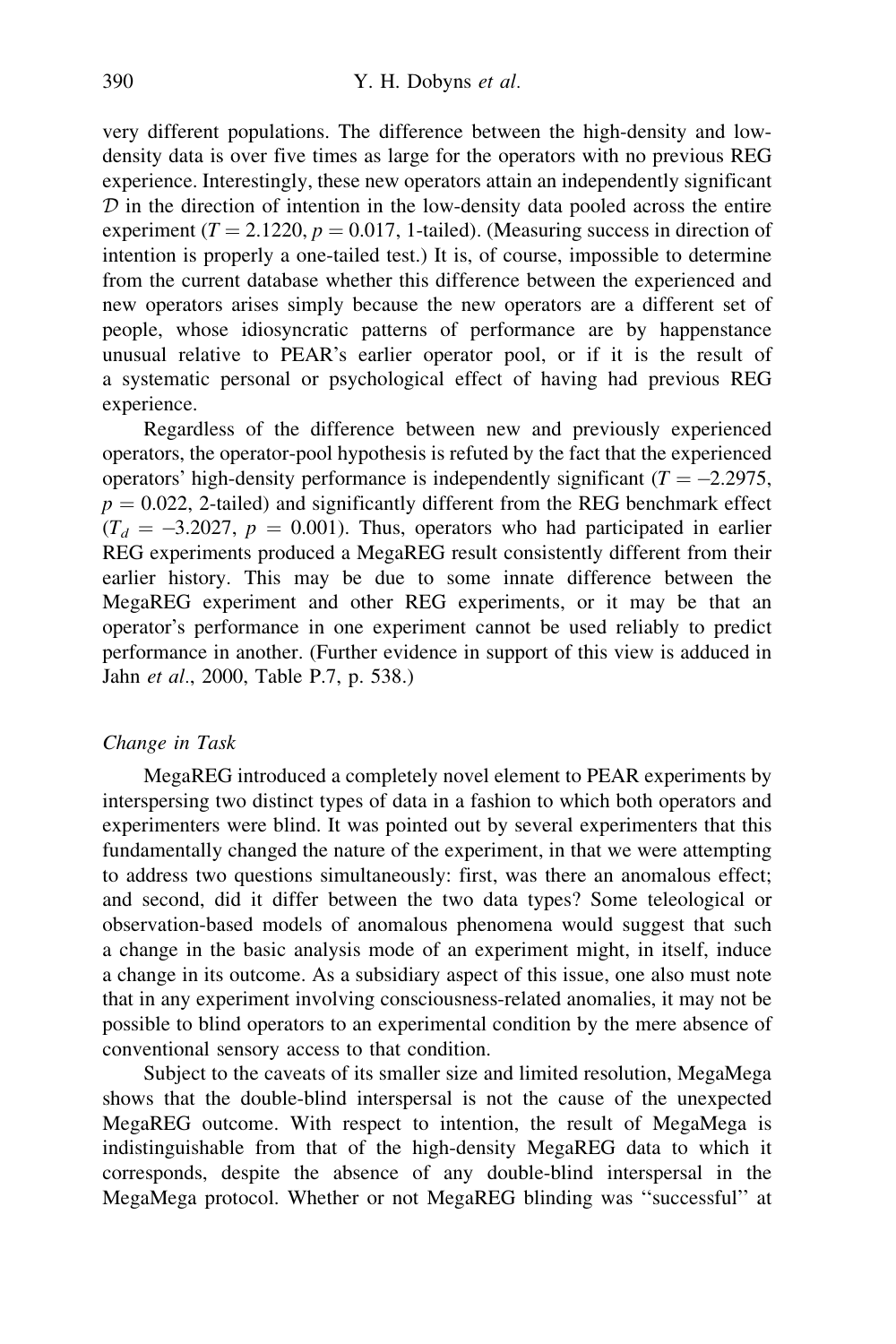the level of the operators' unconscious where the potential for anomalies presumably resides (Jahn & Dunne, 2001), it does not seem to have had any effect on the experimental output, save perhaps in suppressing the non-intentional asymmetry that has appeared for female operators in other experiments.

A related question is the role of the experimenter blinding, which of course distinguishes the initial phase from the post-unblinding phase within MegaREG. The consistency between original and replication data indicates that unblinding the experimenters to the outcome did not have any major impact on the results.

Another consideration that falls under the category of ''change in task'' is the additional processing involved in both the low-density and the high-density trials. Of the two, the low-density trials are closer in concept and structure to the existing REG design: the discarding of most intervening bits is functionally equivalent to the temporally slower sampling used in the original REG experiment. In the high-density trials, on the other hand, a full two million bits were processed for each trial, but their collective outcome was then normalized for presentation in the same format as the low-density trials. Whether the difference between high-density and low-density outcomes arose from this difference in processing paths, rather than from the blinding and interspersal per se, is another ''change in task'' hypothesis that cannot be tested retrospectively. MegaMega does not resolve this issue, since it employed the same processing path as high-density MegaREG.

# Processing Overload

Given the fact that the high-density data uniformly showed deviations contrary to the operator's intention, it is tempting to identify them as an actual dysfunction of whatever process is involved in creating intentional anomalies. The fact that this ''dysfunction'' is associated with an extremely high data rate adds to the temptation, since inadequate speed of processing sensory input has been implicated as a component in disorders ranging from schizophrenia to dyslexia. In other words, the high-density data might be contrary to intention simply because the operator's faculty for producing anomalous effects, whatever its nature, is overloaded by the tremendously high data rate, and rather than simply failing to function, operates erroneously.

In considering this speculation, we once again should bear in mind that the low-density MegaREG data are indistinguishable in their timing from the sampling pattern of the original REG. While the source continued to generate bits at the rate of 10 MHz, the low-density filtering operation accepted only every ten-thousandth bit. The remaining bits simply were discarded, neither presented to the operator nor recorded anywhere. From the operator's point of view, these discarded bits effectively did not exist. An operator presented with a low-density trial was seeing the sum of 200 bits gathered at a rate of (10 MHz/  $10^4 = 1$  kHz), exactly as in the earlier REG200 experiment. The contrast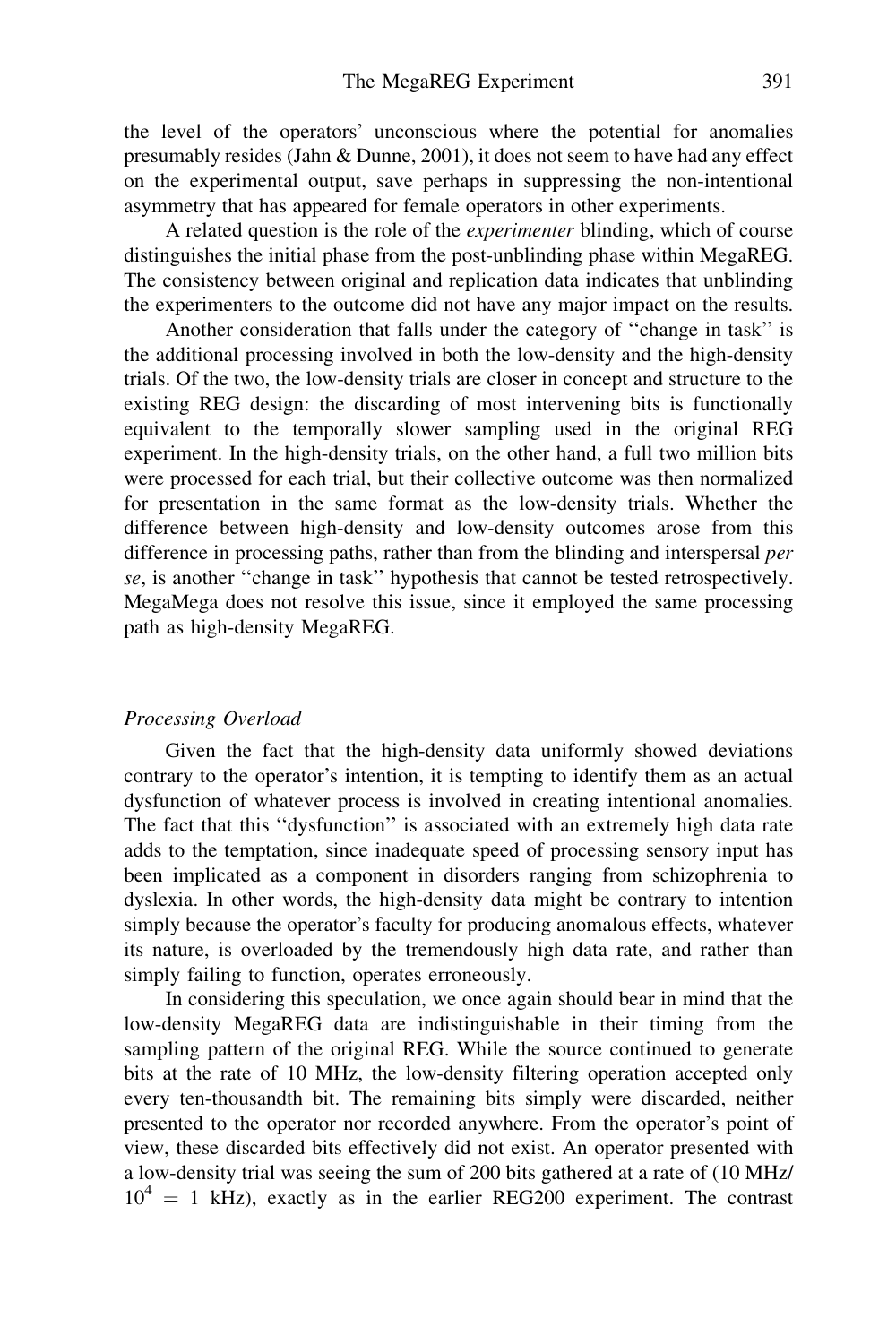between low- and high-density is thus exactly what one would expect if the intentional inversion is due to some form of processing overload.

A problem with this hypothesis is that the kilohertz sampling rate of the original REG and of the low-density MegaREG data already is considerably faster than most biological and neurological processes. Moreover, the REG2000 data show that reliable anomalous response is possible at bit rates of up to 10 kHz. It is not at all clear what physical or psychological capacities a human being might have that can operate at 10 kHz but break down dysfunctionally at 10 MHz. On the other hand, despite its a priori implausibility, the processing overload explanation at least has the virtue of being relatively easy to test. A series of experiments deployed at intermediate data rates could localize and verify a breakdown of intentional effort at a specific rate, if indeed this is the cause of the MegaREG high-density inversion.

#### Change in Environment

It is reasonable to expect that psychological factors would be relevant to the production of consciousness-related anomalies. Such factors include mode, attitude, prior beliefs, and environmental ambience (Braud et al., 1995; Heath, 2000; Honorton & Barksdale, 1972; Polyani, 1983; White, 1976). Moreover, in this field, the possibility of experimenter effects must be considered seriously; the experimenter's own mood, attitude, and approach are part of the environment in which the operator generates data. While PEAR has striven to maintain a conducive and supportive atmosphere for the generation of anomalous results by operators, the history of the full range of REG experimentation suggests that control over this important parameter has been less than perfect (Jahn *et al.*, 2000). Psychological environment is, of course, a highly subjective parameter that is difficult even to specify systematically, much less to measure or control. Indeed, some aspects of the psychological environment may be inherently beyond experimental control. For example, an operator confronted with an REG experiment (or any experience) for the tenth or perhaps the hundredth time surely will not see it as fresh or novel, no matter what environment the experimenters seek to arrange. This should be taken into account when considering the stark contrast between new and previously experienced operators discussed above.

Nevertheless, some aspects of the MegaREG results are not plausibly attributable to environmental influences. The tremendous split between the highand low-density performances appears between two classes of data generated by the same operator, at the same time, under the same environmental conditions. Since the conscious psychological situation does not differ between the two conditions, it can hardly be responsible for the difference in outcomes.

# **Conclusions**

The results of three phases of MegaREG, and the companion MegaMega experiment, may be summarized as follows: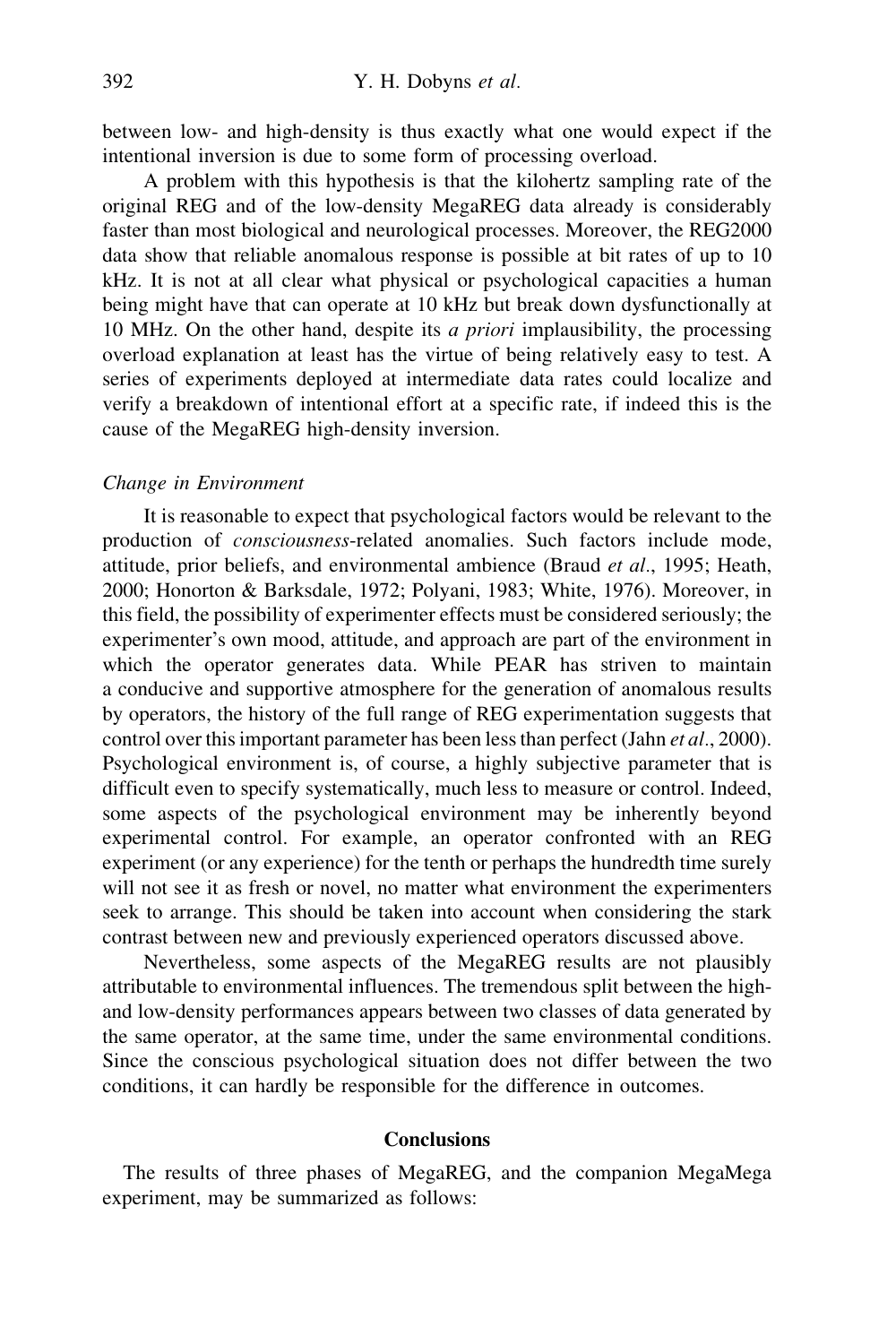- 1. The experiments displayed a real and replicable anomalous effect in which the high-density data had an outcome contrary to intention.
- 2. This reversal with respect to intention refutes all straightforward scaling models.
- 3. The absolute value of the MegaREG effect is approximately three times  $(2.77 \pm 0.69)$  larger on a per-trial basis, and so approximately 30 times smaller on a per-bit basis, than the REG200 effect.
- 4. A strong difference is found between performances of operators with and without previous REG experience. Both the primary intentional effect in each data density, and the difference between data densities, are much larger for the inexperienced operators.
- 5. The change in operator pool cannot be the source of the effect reversal, however, since both operator populations show it at a statistically significant level.
- 6. The difference between the MegaREG source and earlier REG sources is an implausible explanation for the difference between MegaREG and earlier REG experiments, because the high-density and low-density data generated on the same source also differ, and the low-density data are consistent with earlier REG experiments.
- 7. The double-blind interspersal of two data types is not the cause of the effect reversal.
- 8. Operator sensitivity to experimental task definition may be a possible explanation. This may be due to the increased processing load inherent in the higher data rate, or due to some aspect of the normalization process in high-density data.
- 9. The psychological environment, and/or experimenter expectations, may also be a factor in the overall production of a counter-intentional effect, but probably is not capable of explaining the split between data-density conditions.

Unfortunately, MegaREG is now a closed experiment. The noise source used has since suffered electronics failure, and the labor-intensive nature of repairing and maintaining the experiment renders impractical any effort to rehabilitate it at this time. Nevertheless, the replication phase has verified, at least, that the reversal phenomenon seen in the first phase was genuine, and that it is not sensitive to the experimenters' state of knowledge concerning the outcome. Further interpretation of this result remains elusive.

# Acknowledgments

The Princeton Engineering Anomalies Research program gratefully acknowledges the financial support of the Institut für Grenzgebiete der Psychologie und Psychohygiene; The Lifebridge Foundation; Richard Adams; Laurance Rockefeller; and other private contributors. The experimental program described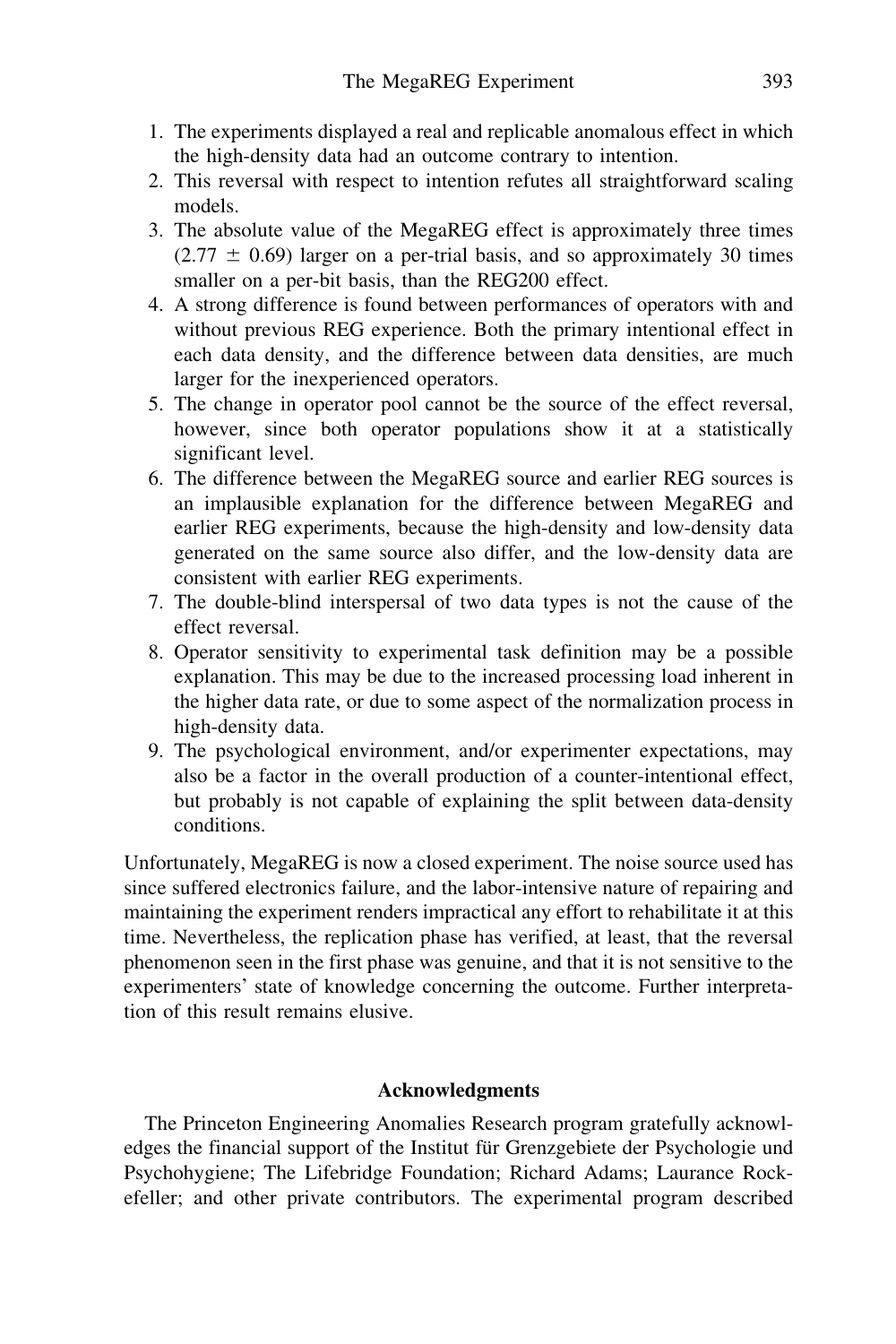herein was inspired and in large part designed by Michael Ibison, whose reports on the first phase have been referenced.

#### Appendix: Mathematical Demonstrations

#### Yield Unaffected by Normalization

A raw MegaREG trial value is (under the null hypothesis) a normally distributed random variable t with expectation  $\langle t \rangle = 10^6$  and standard deviation  $\sigma(t) = 1000/\sqrt{2} = 707.107$ . Therefore the Z-score of such a trial is

$$
Z(t) = \frac{t - \mu}{\sigma} = \frac{t - 1000000}{707.107}.
$$
 (A.1)

The normalization process produces a normalized trial value  $t' = 100 + (t -$ 1000000)/100. This is referenced to the theoretical distribution for 200-bit trials,  $\mu' = 100$ ,  $\sigma' = \sqrt{50} = 7.07107$ . The resulting Z-score is therefore

$$
Z(t') = \frac{t'-100}{7.07107} = \frac{(t-1000000)/100}{7.07107} = \frac{t-1000000}{707.107} = Z(t).
$$
 (A.2)

Thus the Z-score of a normalized trial is the same as the Z-score of the corresponding raw trial. Statistical yield is unaffected by the normalization process.

#### Analysis Variable Derivations

Let the mean output level of the MegaREG source be  $\mu$ , with standard deviation  $\sigma$ . Let h, l, and b be the means of three samples of MegaREG output; we make no assumption about the size of the samples. Let  $\sigma_h$ ,  $\sigma_l$ , and  $\sigma_b$  be the standard deviation of the source during each of the respective sampling periods; while it would be convenient to assume that  $\sigma$ , like  $\mu$ , is a constant of the device's operation we do not need this assumption. By hypothesis,  $\langle h \rangle = \langle l \rangle$  $\langle b \rangle = \mu$ . By definition,  $\sigma_h^2 = \langle h^2 \rangle - \langle h \rangle^2 = \langle h^2 \rangle - \mu^2$ ; similar relations hold for l and b. We add the assumption that the three sample outcomes are mutually independent  $(\langle hl \rangle = \langle h \rangle \langle l \rangle)$  and likewise for the other two possible combinations).

We may now calculate directly the expected value and variance of the analysis variables  $D$  and  $A$ . For  $D$ ,

$$
\langle \mathcal{D} \rangle = \left\langle \frac{h - l}{\sqrt{2}} \right\rangle = \frac{\mu - \mu}{\sqrt{2}} = 0; \n\sigma^2(\mathcal{D}) = \langle \mathcal{D}^2 \rangle - \langle \mathcal{D} \rangle^2 = \left\langle \frac{h^2 - 2hl + l^2}{2} \right\rangle - 0 = \frac{\langle h^2 \rangle + \langle l^2 \rangle - 2\langle hl \rangle}{2} \n= \frac{\langle h^2 \rangle + \langle l^2 \rangle - 2\langle h \rangle \langle l \rangle}{2} = \frac{\sigma_h^2 + \mu^2 + \sigma_l^2 + \mu^2 - 2\mu\mu}{2} \n= \frac{\sigma_h^2 + \sigma_l^2}{2}.
$$
\n(A.3)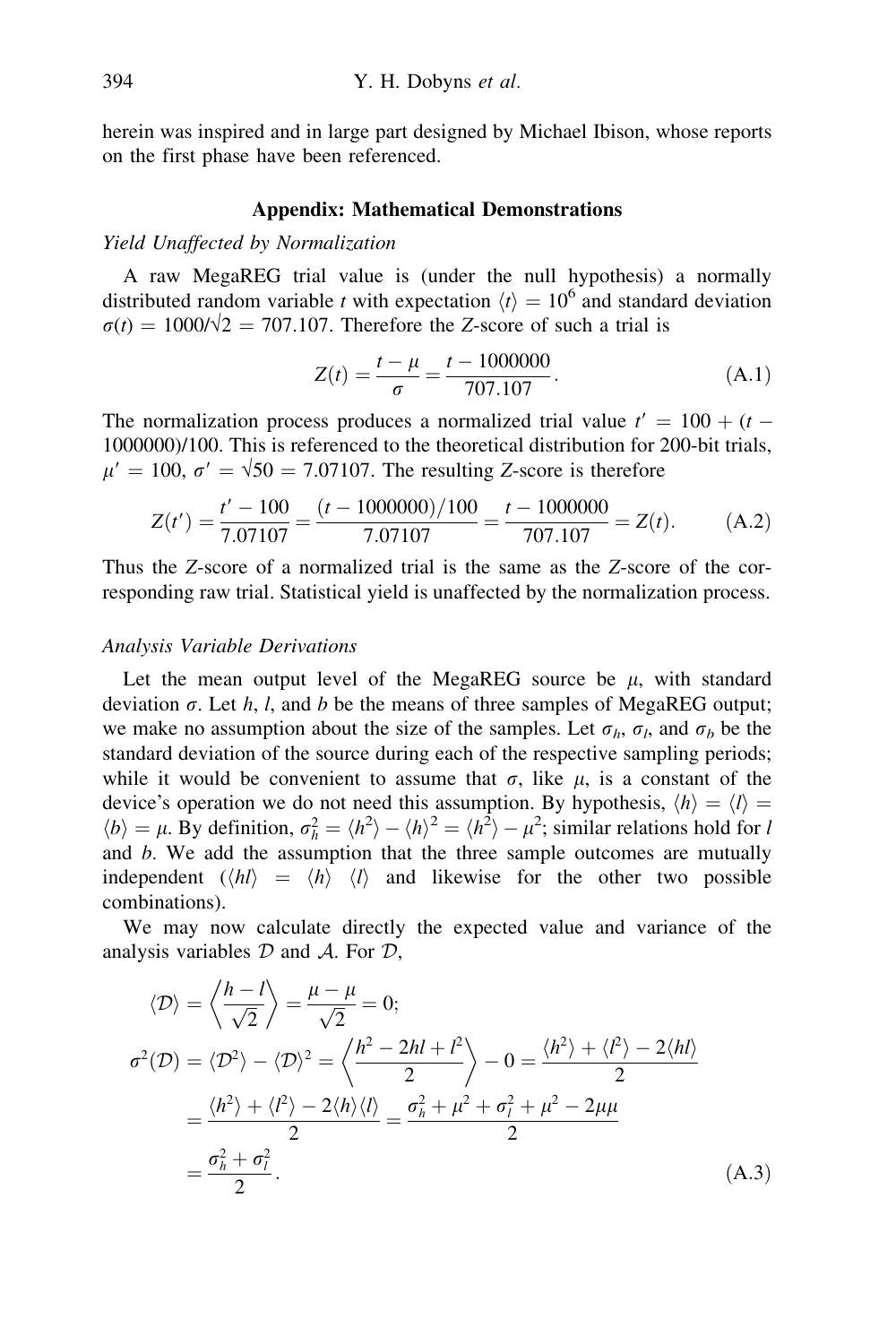This establishes the relations of Equation 2 for  $D$ . An exactly analogous derivation does the same for  $A$ ; having shown the procedure involved we shall not take the space to show the full derivation.

We wish also to show that  $D$  and  $A$  are uncorrelated; that is, that they have zero covariance.

$$
Covar[\mathcal{D}, \mathcal{A}] = \langle \mathcal{D}\mathcal{A} \rangle - \langle \mathcal{D} \rangle \langle \mathcal{A} \rangle = \frac{\langle (h-l)(h+l-2b) \rangle}{\sqrt{12}}
$$

$$
= \frac{(\langle h^2 \rangle - \langle l^2 \rangle) + (\langle hl \rangle - \langle hl \rangle) + (\langle 2bl \rangle - \langle 2bh \rangle)}{\sqrt{12}} = 0. \quad (A.4)
$$

#### Secular Drift: Empirical and Theoretical Solutions

The primary reason for adopting the measures  $D$  and  $A$  is the possibility of unknown departures from the theoretical distribution by the random source. Since one of the possible concerns is instability, or secular drift, in the distribution parameters, it seems obvious that the most reliable measures will be those derived from a single session. If the mean of a particular intention  $(h, l, or)$ b) is the quantity being measured, the corresponding standard deviation ( $\sigma_h$ ,  $\sigma_l$ , or  $\sigma_b$ ) is best estimated as the standard error calculated from the trial-level standard deviation estimate:  $\sigma =$  s.e.  $= s/\sqrt{n}$ .

For concatenations of more than a single series, the pooled estimates of the mean and standard deviation in an intention could be contaminated by any parameter drift that might have taken place. If drift within a series is negligible, we may consider D and A to have expectation 0 when computed for a series (Eq. A.3), and to have known standard deviations in a given series, calculated by Eq. 2 from the individual standard errors of the intentional data. If secular drift is substantial within a series, however, the exact derivations showing  $\langle D \rangle = \langle A \rangle =$ 0 are invalid. Nonetheless, we may test for the possible existence of such shortterm drift by examining the data within series. A change in the mean source output level during a series can be detected (and distinguished from possible intentional effects induced by the operator) by breaking the intentional data from a series into arbitrary subsets, and testing for variation between the means of these subsets in excess of variation expected on the basis of the trial-level variance. For this test, each intention's data were divided into ten segments. This corresponds to the run structure for series using short runs, and using the same number of segments in the series with long runs facilitates consistent evaluation of the outcome. The result of the test for the presence of secular drift is thus a  $\chi^2$ with 9 d.f. for each intention. All three intentions were examined, although, strictly speaking, only the baseline is a reasonable candidate for testing the presence of short-term drift, since the active operator-intention effects might show changes related to fatigue or other psychological responses. Also, the highdensity and low-density data were tested separately for drift, producing six  $\chi^2$ values for each series.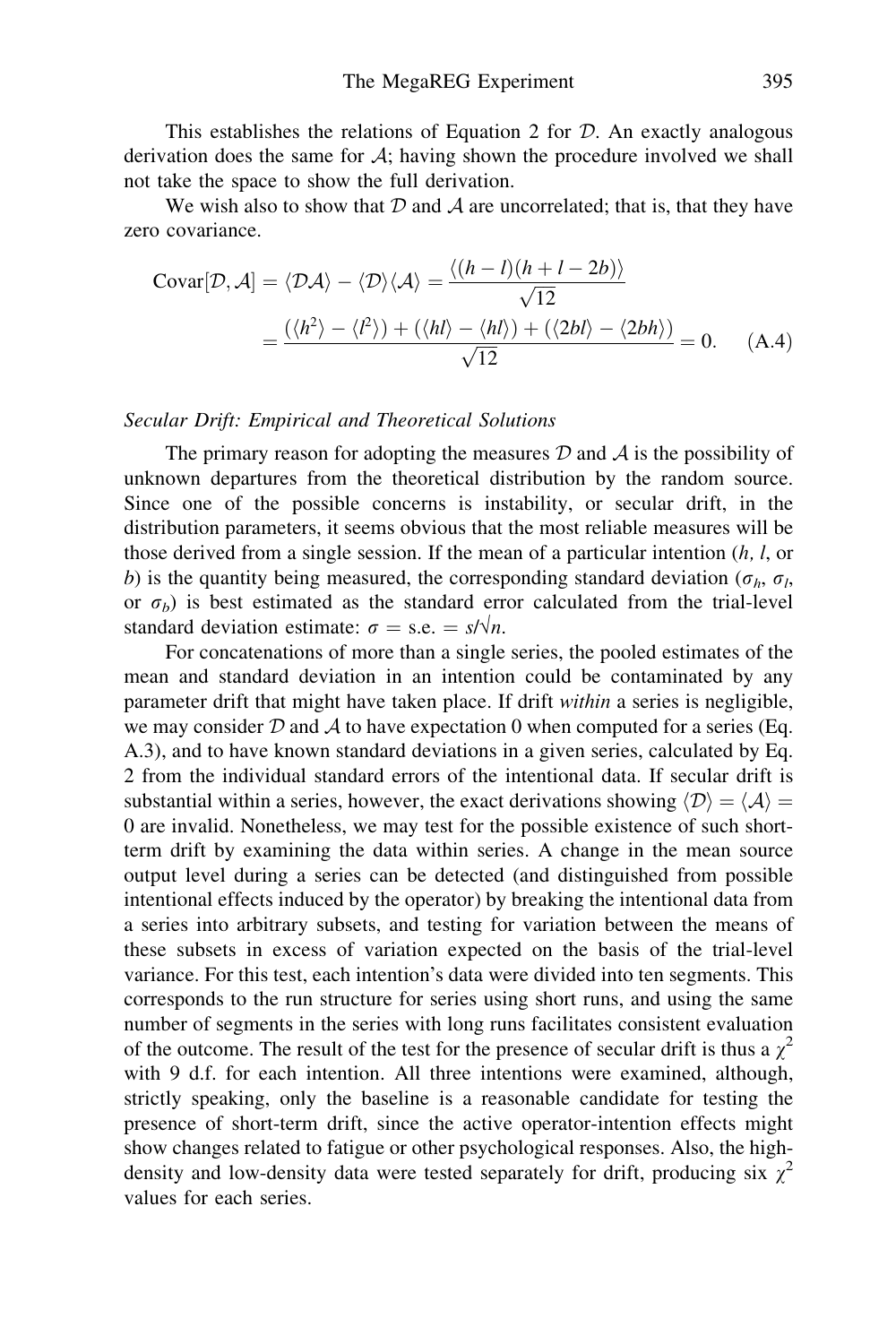| Intention | Low-density $\gamma^2(p)$ | High-density $\chi^2(p)$ |
|-----------|---------------------------|--------------------------|
| High      | 1414 (0.081)              | 1399 (0.132)             |
| Baseline  | 1288 (0.847)              | 1409 (0.096)             |
| Low       | 1385 (0.197)              | 1386 (0.192)             |

TABLE A Test for Secular Drift within Series

The composite result of this test for the existence of within-series drift can be computed by summing the  $\chi^2$  values across the 149 series of original and replication data: the sum of 149  $\chi^2$ s, each with 9 d.f., is a single  $\chi^2$  with 1341 d.f. Across the three intentions and two densities, these  $\chi^2$  values (and associated pvalues) are given in Table A. Even in the active intentions, none of these figures attain statistical significance. We may conclude that any short-term secular drift of the noise source taking place within individual series is too small for statistical detection in this database and hence may be disregarded in the subsequent analyses.

The data can be protected from longer-term secular drift effects between series by calculating  $D$  and  $A$  at the series level, and combining these parameters, rather than the raw data, when multi-series concatenations are needed. The combination formulae for *n* values  $m_i$ ,  $i = 1,...,n$ , with corresponding standard error estimates  $s_i$ , are:

$$
m = \frac{\sum_{i=1}^{n} m_i / s_i^2}{\sum_{i=1}^{n} 1 / s_i^2}; \quad \sigma^2[m] = \frac{1}{\sum_{i=1}^{n} 1 / S_i^2}.
$$
 (A.5)

#### References

- Dobyns, Y. H. (2000). Overview of several theoretical models on PEAR data. Journal of Scientific Exploration, 14, 163–194.
- Dobyns, Y. H., Dunne, B. J., Jahn, R. G., & Nelson, R. D. (2002). The MegaREG Experiment: Replication and Interpretation (revised edition). Technical Note PEAR 2002.03.
- Dunne, B. J. (1991). Co-Operator Experiments with an REG Device. Technical Note PEAR 91005.
- Dunne, B. J. (1998). Gender differences in human/machine anomalies. Journal of Scientific Exploration, 12, 3–55.
- Heath, P. R. (2000). The PK zone: A phenomenological study. Journal of Parapsychology, 64, 53–72.
- Honorton, C., & Barksdale, W. (1972). PK performance with waking suggestions for muscle tension versus relaxation. Journal of the American Society for Psychical Research, 66, 208–214.
- Ibison, M. (1997). Evidence That Anomalous Statistical Influence Depends on the Details of the Random Process. Technical Note PEAR 97007.
- Ibison, M. (1998). Evidence that anomalous statistical influence depends on the details of the random process. Journal of Scientific Exploration, 12, 407–423.
- Jahn, R. G., Dobyns, Y. H., & Dunne, B. J. (1991). Count population profiles in engineering anomalies experiments. Journal of Scientific Exploration, 5, 205–232.
- Jahn, R. G., & Dunne, B. J. (2001). A modular model of mind/matter manifestation  $(M^5)$ . Journal of Scientific Exploration, 15, 299–329.
- Jahn, R., Dunne, B., Bradish, G., Dobyns, Y., Lettieri, A., Nelson, R., Mischo, J., Boller, E., Bösch,

Braud, W., Shafer, D., McNeill, K., & Guerra, V. (1995). Attention focusing facilitated through remote mental interaction. Journal of the American Society for Psychical Research, 89, 103-115.